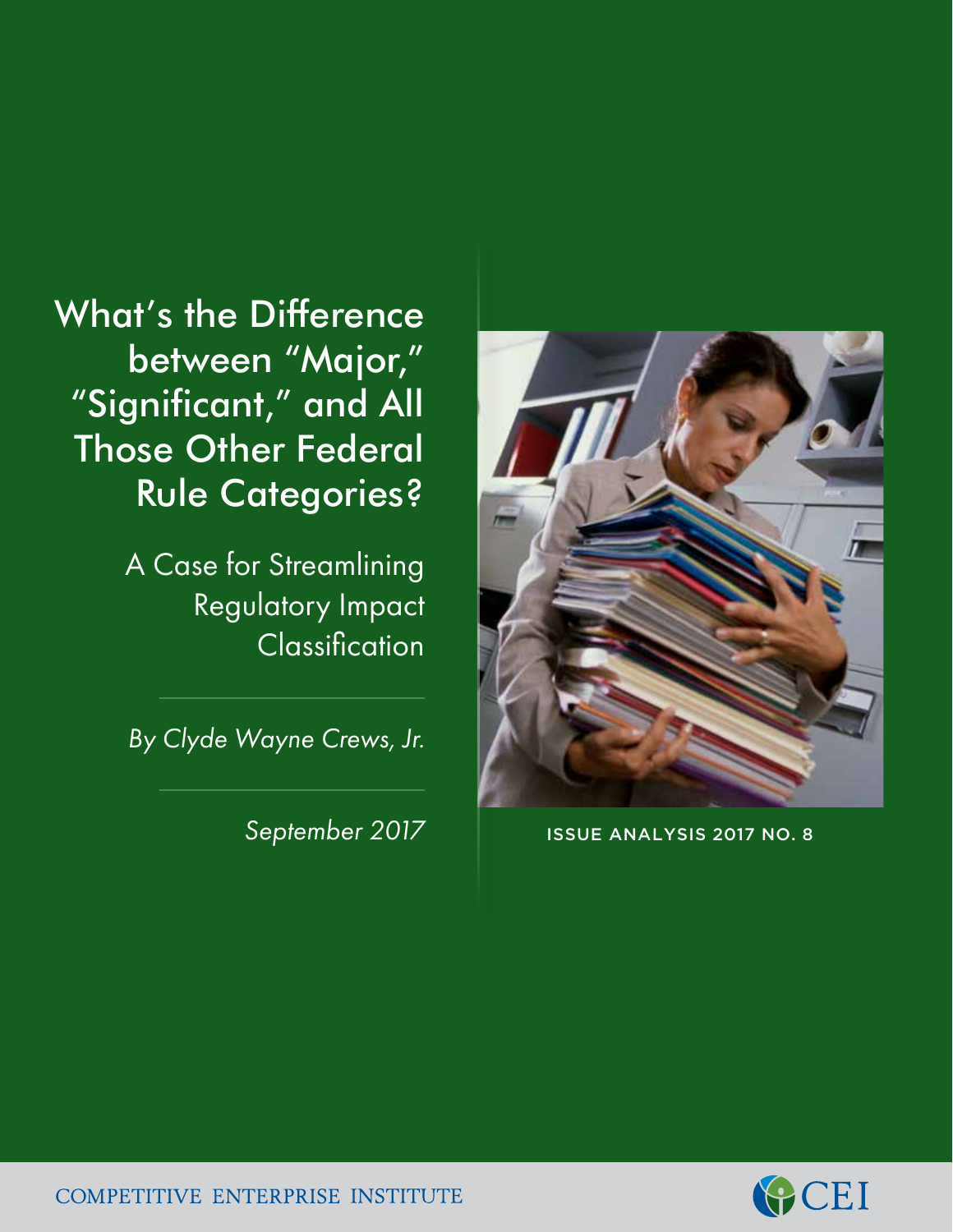# **What's the Difference between "Major," "Significant," and all those other Federal Rule Categories? A Case for Streamlining Regulatory Impact Classification**

### **by Clyde Wayne Crews, Jr.**

#### **Executive Summary**

Bureaucracy, rather than interaction with elected representatives, dominates the relationship of the individual to the government. The number of rules promulgated by executive branch agencies far outstrips the number of laws passed by Congress, which makes getting a handle on the impact of federal regulation daunting. Further complicating the federal regulatory enterprise is an array of official designations of rule types and effects. Some types of rules are defined in legislation; some in executive orders; other designations were the creations of administrators.

Not knowing what to call regulatory actions nor how to clearly disclose their impact is a significant but artificially created obstacle to addressing regulatory overreach. As the administrative state grows, it becomes increasingly difficult to discern the significance of the various kinds of significant and major rules—as well as of the myriad seemingly minor rules. Policy makers need to increase democratic accountability for the rules and mandates with which Americans contend by reclaiming its Article I lawmaking power and ending over-delegation to the executive branch.

To facilitate this, lawmakers should inventory and simplify the federal bureaucracy's increasingly confusing nomenclature, which includes rule categories like "major," "non-major," "significant," "economically significant," and numerous others. That streamlining must also extend to guidance documents, memoranda, interpretive bulletins, and other issuances that agencies use to implement policy without going through the Administrative Procedure Act's notice-and-comment rulemaking requirements.

Reporting on rules, especially on major ones, could be refined by deciding between the terms "significant" or "major" rules to create more uniformity, by greatly expanding reporting of guidance, and by subjecting guidance to reforms that treat guidance and other policyimplementing agency documents like ordinary rules.

The streamlined categories could be given greater clarity by assigning cost estimate tiers to rules—such as for example, those with estimated annual costs above \$50 million and below \$100 million, above \$100 million and below \$150 million, and so on. Further clarity would come from segregating regulations by categories such as paperwork, economic, social, safety, environmental; and those addressing agency internal operations.

This regulatory complexity helps preserve a large, unwieldy, and unaccountable bureaucracy that deadens our economy and society. It is time for some nomenclature scrubbing.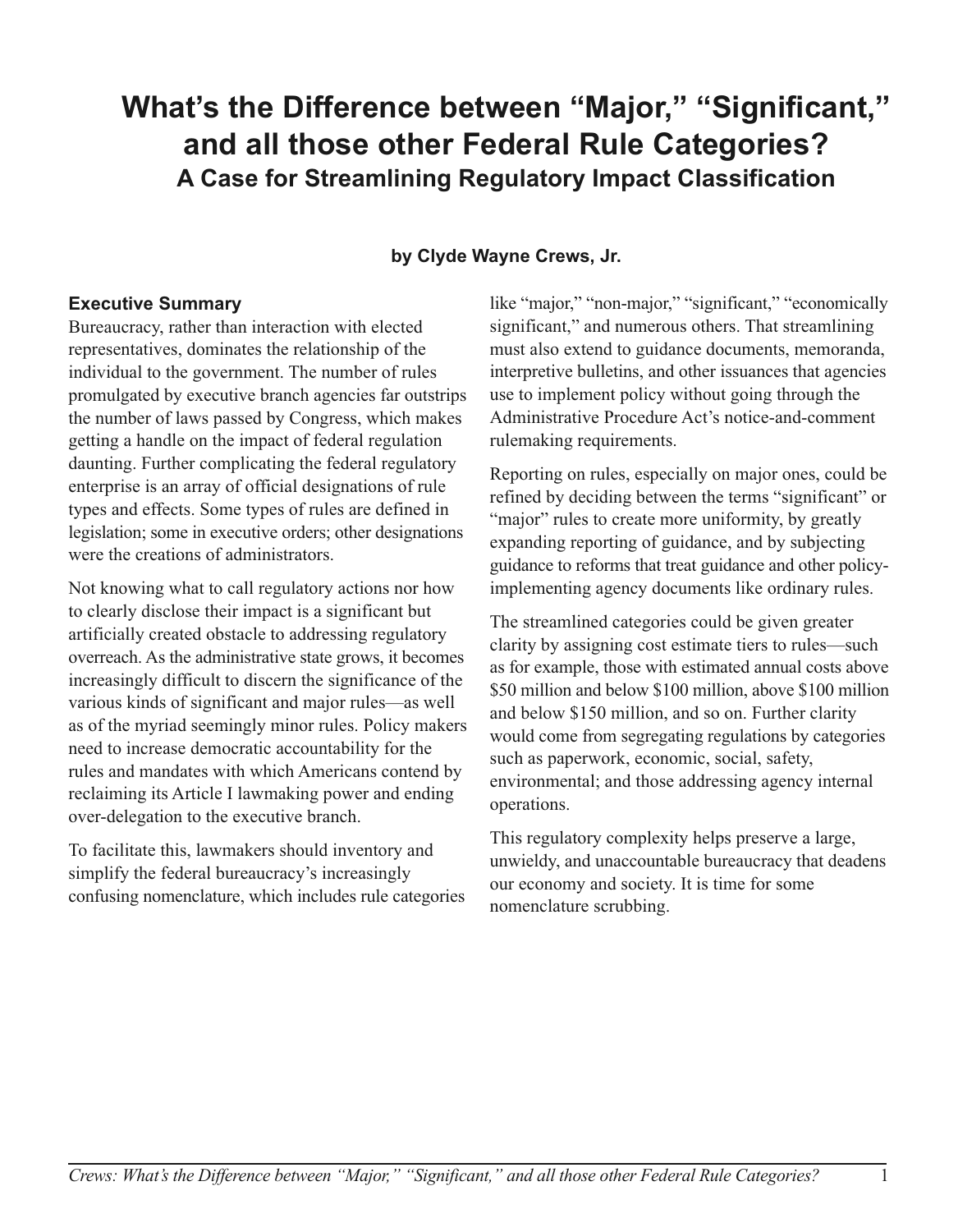## Table of Contents

| Introduction                                                                                         | 3              |
|------------------------------------------------------------------------------------------------------|----------------|
| Time for Some Nomenclature Scrubbing                                                                 | 3              |
| Rules for Rulemaking: A Burst on the Administrative State's Parameters                               | $\overline{4}$ |
| Rule Classifications and Reporting Requirements Specified in the Preceding Laws and Executive Orders | 9              |
| Additional Designations Used in Disclosure                                                           | 19             |
| Conclusion                                                                                           | 20             |
| <b>Notes</b>                                                                                         | 22             |
| About the Author                                                                                     | 24             |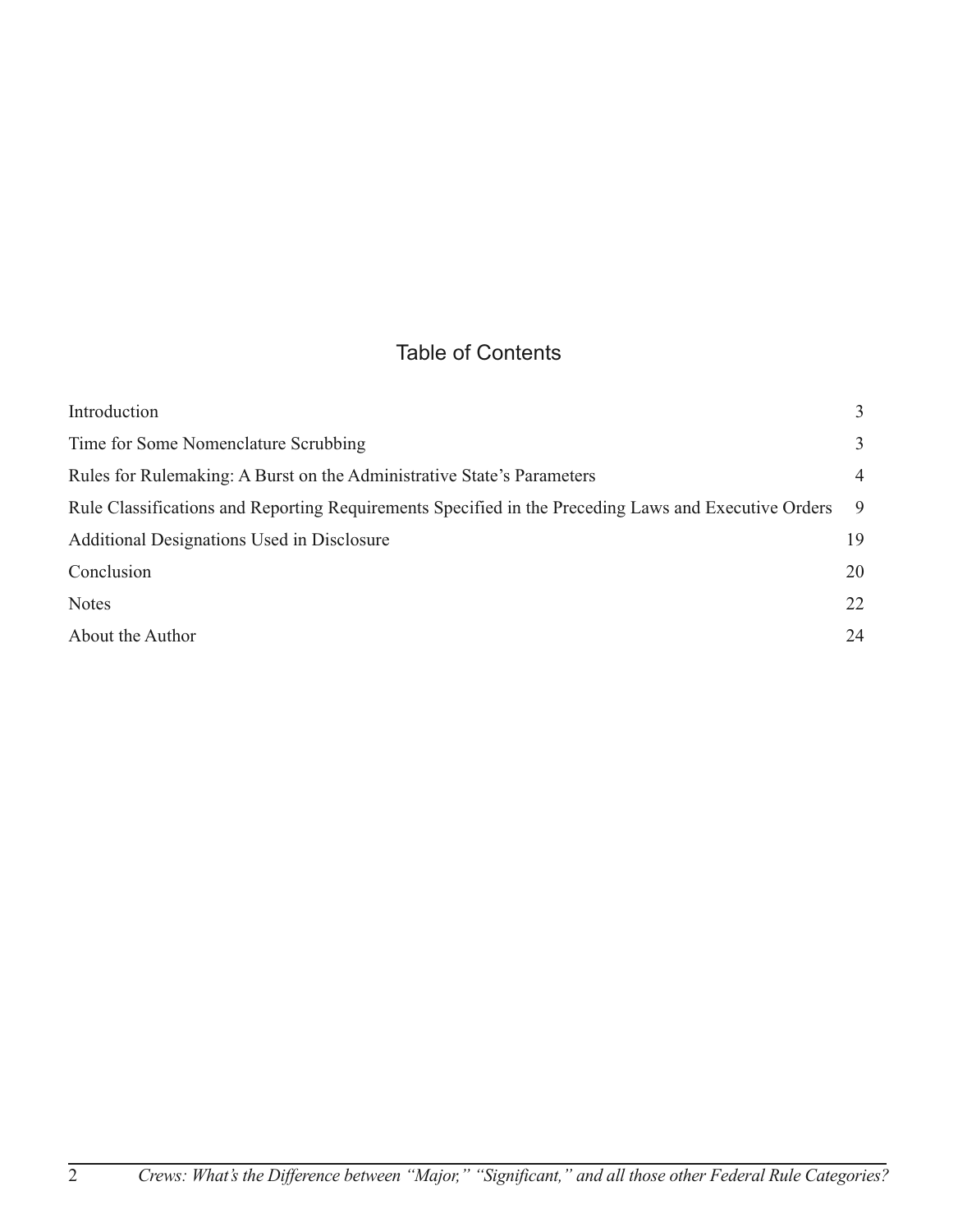#### **Introduction**

Bureaucracy, rather than interaction with elected representatives, dominates the relationship of the individual to the government. The number of rules promulgated by executive branch agencies far outstrips the number of laws passed by Congress. During calendar year 2016, Congress enacted 214 laws, while agencies issued 3,853 rules. That means agencies issued 18 rules for every law passed by Congress. The average annual ratio over the past decade has been 27.1

The sheer number of rules alone makes getting a handle on the impact of federal regulation daunting, but the challenge does not end there. Further complicating the federal regulatory enterprise is an array of official designations of rule types and their effects.

Policy makers should increase democratic accountability for the rules and mandates Americans have to comply with. Congress should restore its Article I lawmaking power and end over-delegation to the executive branch. To facilitate that, lawmakers need to inventory and simplify the federal bureaucracy's increasingly confusing nomenclature, which includes rule categories like "major," "non-major," "significant," "economically significant," and many others.

This proliferation of regulatory impact nomenclature obscures where it is intended to clarify. It perpetuates a larger administrative state. Thus, it creates ever more unserviceable administrative law, publications, interpretations, and

government jobs than should exist in a free society.

A helpful prerequisite for regulatory reform would be to consolidate and simplify the rule categorizations and clarify their meaning. That streamlining should extend to guidance documents, memoranda, interpretive bulletins, and other issuances that agencies use to implement policy without following the Administrative Procedure Act's (APA) notice-and-comment rulemaking requirements.

### **Time for Some Nomenclature Scrubbing**

In the beginning, there was the "rule."<sup>2</sup> Born alongside the rule were "interpretative" rules (also known as "interpretive" rules, today often called guidance). After two generations, "major rules" appeared. In due course, "significant regulatory actions" emerged, as did their bulkier "economically significant" brethren. Today, there are so many kinds of rule classifications that they have become indecipherable not only to mere mortals, but to regulators themselves.

The many names of the many kinds of federal regulations complicate efforts to reform the federal regulatory enterprise, especially as regulators have incentives to regulate via the least-scrutinized methods, such as by avoiding the "significant" classification or by issuing guidance documents and memoranda rather than formal rules.<sup>3</sup>

*Today, there are so many kinds of rule classifications that they have become indecipherable not only to mere mortals, but to regulators themselves.*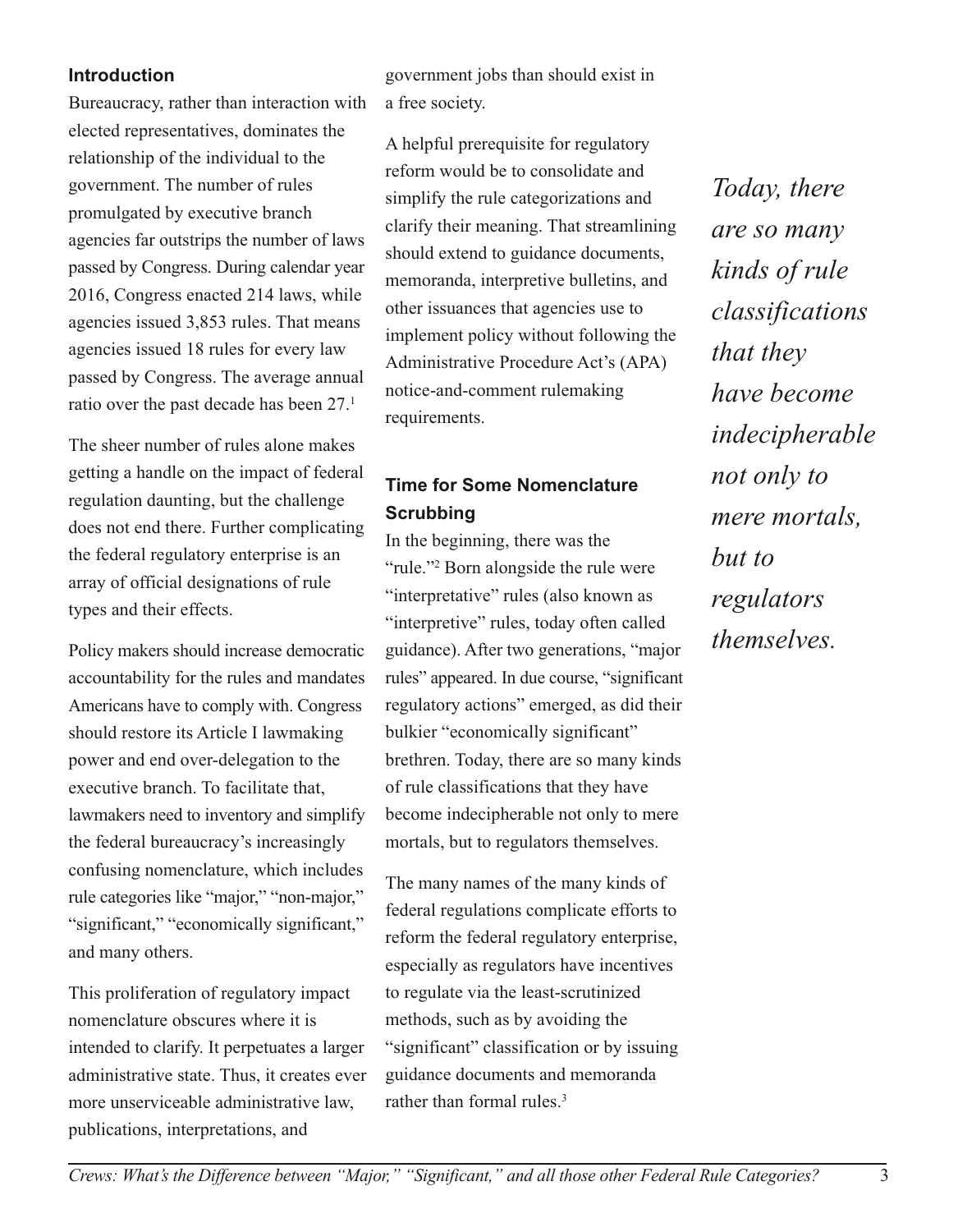*The adoption of crisscrossing and overlapping designations over time makes regulatory practice today an insider's game.*

It is time for some nomenclature scrubbing. Some types of rules are defined in legislation, some in executive orders; other designations were the creations of administrators. This complexity helps maintain the large, unwieldy, and undemocratic bureaucracy that deadens our economy and society.

### **Rules for Rulemaking: A Burst on the Administrative State's Parameters**

The following overview of the regulatory oversight regime highlights instances when kinds of rules and their treatment was first demarcated. The adoption of crisscrossing and overlapping designations over time makes regulatory practice today an insider's game.

#### *Administrative Procedure Act (1946)*

Offspring: "rule," "interpretative rule" The basis of the modern federal regulatory apparatus is the Administrative Procedure Act of 1946 (P.L. 79-404<sup>4</sup>). The APA established the process (Section 553) of advance notification of rulemaking and opportunity for the public to provide comment on a published proposed rule before it is finalized in the *Federal Register*. <sup>5</sup> However, the APA's rulemaking process allows for a great deal of wiggle room via its "good cause" exemption, which allows an agency to deem notice and comment for certain rules as "impracticable, unnecessary, or contrary to the public interest."6 Further, "interpretative rules" (often called

guidance) and "general statements of policy" on internal agency matters are not subject to notice and comment. Interestingly, the word "regulation" does not appear in the APA.

### *Regulatory Flexibility Act (1980)*

The Regulatory Flexibility Act (RFA), signed by President Jimmy Carter in 1980, directed federal agencies to prepare regulatory flexibility analyses to assess certain of their rules' effects on small businesses and to describe regulatory actions under development "that may have a significant economic impact on a substantial number of small entities."7 The Act did not name types of rules, but is noteworthy for a couple reasons. First, it ushered in the terms "significant" and "economic," which have become central in modern regulatory review. Second, the RFA created the twice-yearly "Regulatory Agenda," a reporting instrument shortly afterward supplemented by President Ronald Reagan's Executive Order 12291, which itself contributed to the expansion of regulatory taxonomy.

### *Executive Order 12291 (1981)*

Offspring: "regulation," "major rule," reaffirms "rule"

A more activist central regulatory assessment and review process was formalized by President Reagan and implemented by the Office of Information and Regulatory Affairs (OIRA) within the Office of Management and Budget (OMB). OIRA had been created earlier by the Paperwork Reduction Act of 1980, which had been signed into law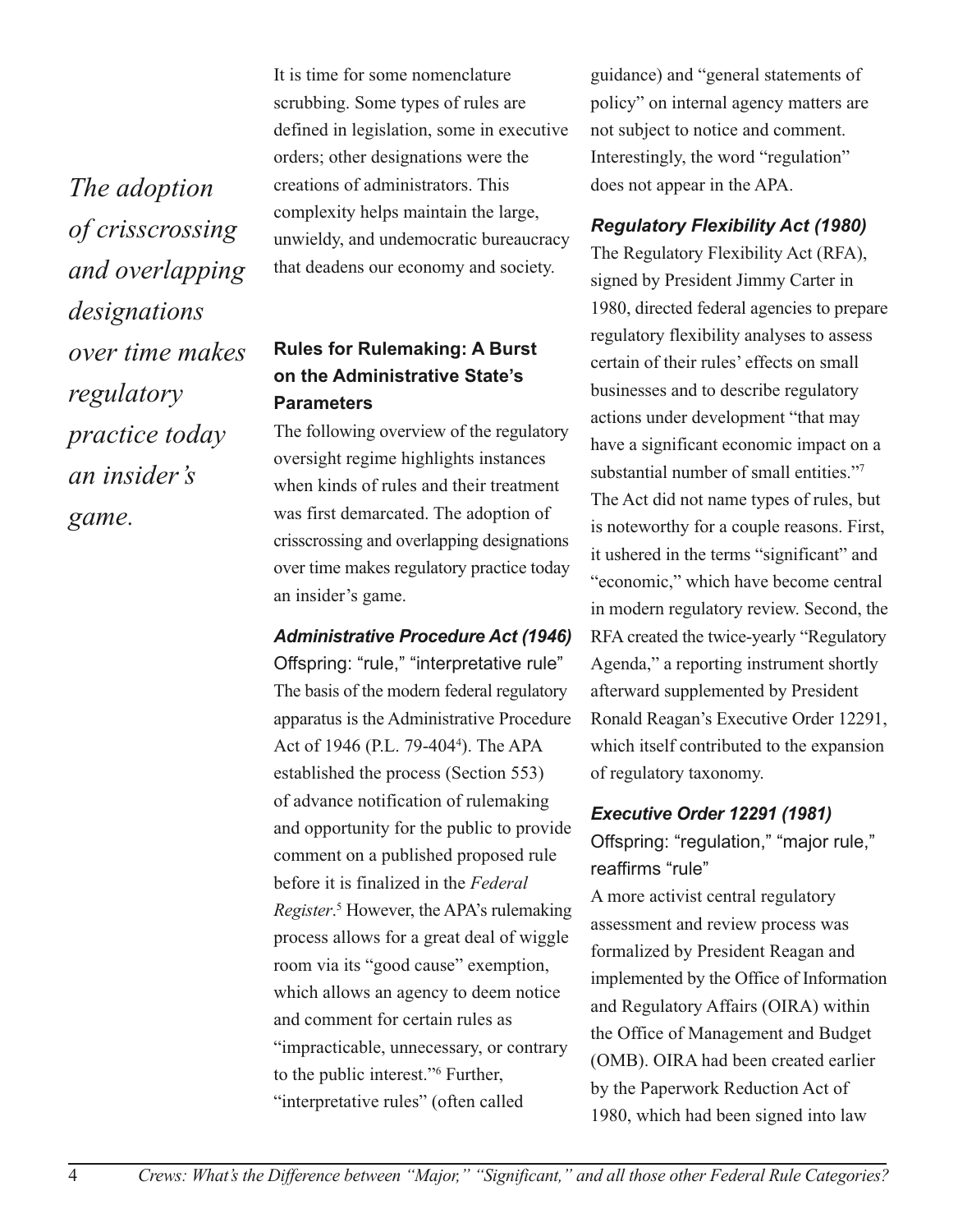by President Carter.<sup>8</sup> OIRA's founding charge was reducing governmental and private sector paperwork burdens. President Reagan expanded its authority in 1981 with Executive Order 12291 on "Federal Regulation."9 The order directed that OIRA, acting as central reviewer, evaluate agencies' rules and analyses, and that any new "major" executive agency regulation's benefits "outweigh" costs where not prohibited by statute, and that agencies prepare a regulatory impact analysis (which could be combined with the already required regulatory flexibility analysis) "in connection with every major rule." Independent agencies, while subject to the APA's notice-and-comment requirement, are not subject to enforceable regulatory review under executive orders.10

#### *Executive Order 12866 (1993)*

Offspring: "regulatory action," "significant regulatory action," and (indirectly) "economically significant," reaffirms "regulation" and "rule" On September 30, 1993, President Bill Clinton replaced Reagan's Executive Order 12291 with Executive Order 12866, "Regulatory Planning and Review," which largely still governs today.11 The order retained the central regulatory review structure but weakened central review by "reaffirm[ing] the primacy of Federal agencies in the regulatory decision-making process." The Reagan criterion that benefits should "outweigh"<sup>12</sup> costs became a weaker stipulation that benefits "justify"

costs.13 The order retained requirements for executive branch—not independent agencies to assess costs and benefits of "significant" proposed and final regulatory actions, conduct cost-benefit analysis of what are now referred to as "economically significant" (those with \$100 million or more in estimated annual economic impact), and assess "reasonably feasible alternatives" for OIRA to review.

Reagan's Regulatory Agenda became supplemented by the Regulatory Plan (along with the Unified Regulatory Agenda "of the most important significant regulatory actions that the agency reasonably expects to issue in proposed or final form in that fiscal year or thereafter." E.O. 12866 also declared that for purposes of preparing the Regulatory Agenda, "the term 'agency' or 'agencies' shall also include those considered to be independent regulatory agencies."14 Independent agencies remained exempt from preparing regulatory impact analysis for significant regulatory actions.

### *Unfunded Mandates Reform Act (1995)*

Offspring: a statutory characterization of "regulation," reaffirms "rule" and "significant regulatory action" While it did not introduce new terms, another reform affecting the regulatory oversight process was the Unfunded Mandates Reform Act (UMRA) of 1995 (P.L. 104-4).15 Dubbed "S. 1" in the Senate, the legislation was driven largely by complaints from local and state government officials about Washington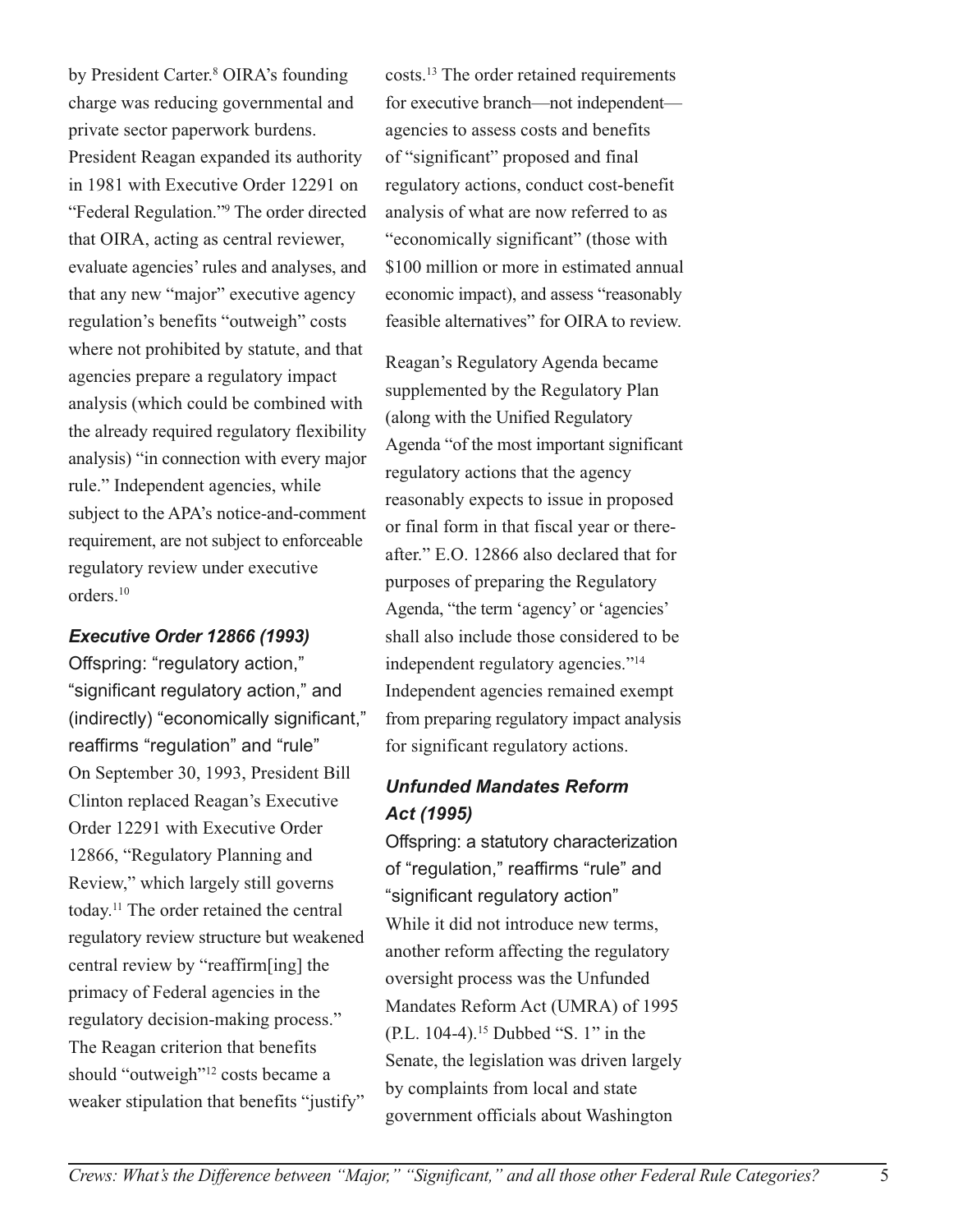rules and mandates disrupting their jurisdictions' budgetary priorities. The bill required the Congressional Budget Office to produce cost estimates of a regulation or rule (using the APA's meaning) imposing mandates that affect state, local, and tribal governments that it determines to rise above a then-\$50 million threshold (now \$77 million) and the private sector by over \$100 million.

The U.S. Government Accountability Office (GAO) has noted numerous exceptions to the requirement to conduct analysis under UMRA over the years, which have undermined its usefulness.<sup>16</sup> For example, while the \$100 million threshold for preparing detailed "written statements" appears, the requirement holds only "before promulgating any final rule for which a general notice of proposed rulemaking was published." Proposed rulemakings often are not published in the first place, so the statements are sometimes not triggered.<sup>17</sup> Also, as the Congressional Research Service has noted, the \$100 million applies to "expenditures" imposed on lower-level governments or the private sector, which are different from the less direct economic effects that help determine rule significance.<sup>18</sup>

#### *Congressional Review Act (1996)*

Offspring: a statutory definition of "major rule," reaffirms "rule" The 1996 Congressional Review Act (CRA) requires agencies to submit to both houses of Congress and to the

Comptroller General of the Government Accountability Office "a copy of the rule" (which includes guidance as well) and a descriptive statement including whether or not it is "major."19 The CRA was passed with significant bipartisan support as Section 251 of the Contract with America Advancement Act, which also contained the Small Business Regulatory Enforcement Fairness Act, which itself updated the Regulatory Flexibility Act.

Under CRA, the GAO submits reports to Congress on major rules—those with at least \$100 million in estimated annual costs—that are maintained in a GAO database.20 The CRA gives Congress 60 legislative days to review a final major rule and pass a resolution of disapproval, which gets expedited treatment in the Senate. The CRA is one of the more important recent affirmations of congressional authority over regulation, but until the Trump administration's rejection of 14 rules as of August 2017, only one rule had been rejected—a Labor Department rule on workplace repetitive-motion injuries in early 2001. Agencies often fail to submit final rules properly to the GAO and Congress, as required under the law.21

### *Regulatory Right-to-Know Act (2000)*

Offspring: "non-major rule," reaffirms "major rule"

Passed as part of the Treasury Department appropriations bill in  $2000$ ,<sup>22</sup> the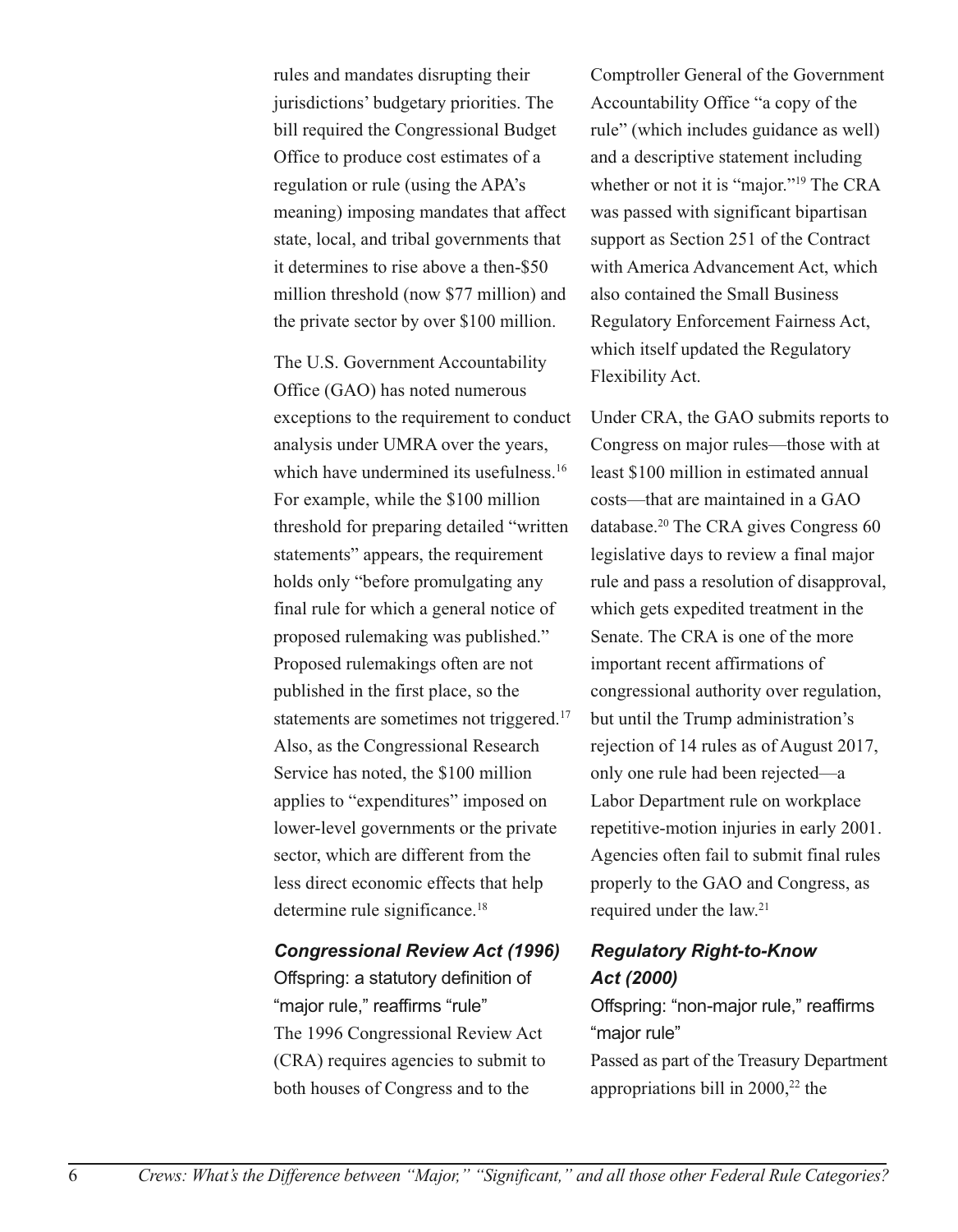Regulatory Right-to-Know Act formalized in statute the requirement for OMB to prepare an annual report to Congress "containing an estimate of the total annual costs and benefits of Federal regulatory programs, including rules and paperwork":

- In the aggregate;
- By agency, agency program, and program component; and
- By major rule.<sup>23</sup>

This annual submission, the primary federal government document outlining some costs and benefits of major rules to the public, is now called *Report to Congress on the Benefits and Costs of Federal Regulations and Agency Compliance with the Unfunded Mandates Reform Act*. 24

### *Executive Order 13422 and OMB Director Portman Bulletin on Guidance (2007)*

Offspring: "guidance document," "significant guidance document," "economically significant guidance document"

President George W. Bush's Executive Order 13422, amending President Clinton's E.O. 12866, required identifying "the specific market failure" that regulations were presumed to address rather than general ones. The new order also subjected significant guidance to OMB review by stipulating that agencies provide OIRA "with advance notification of any significant guidance documents."25 Rob Portman, OMB director at the time and now a Republican senator from Ohio, issued shortly thereafter the 2007 Final Bulletin for Agency Good Guidance Practices—in effect, guidance for guidance.26 With respect to "significant guidance documents," and "economically significant guidance documents," some executive—though not typically independent—agencies comply or make nods toward compliance with the Good Guidance Practices (GGP), which include elements such as public participation, review, transparency, and publishing some of their guidance documents online. But like non-major rules or those not deemed significant, there is a great deal of lesser agencyissued guidance or potentially undeclared significant guidance that is not reviewed.<sup>27</sup>

### *Obama Executive Orders on Regulation*

President Obama's Executive Order 13497 revoked Bush's E.O. 13422 on guidance early in his presidency, but in March 2009, then-OMB Director Peter Orszag issued a memorandum to "clarify" that "documents remain subject to OIRA's review under [longstanding Clinton] Executive Order 12866."28

In 2011, President Obama issued three executive orders regarding regulation:

• Executive Order 13565, "Improving Regulation and Regulatory Review," which reaffirmed Clinton's Executive Order 12866 and expressed a pledge to address unwarranted

*There is a great deal of lesser agency-issued guidance or potentially undeclared significant guidance that is not reviewed.*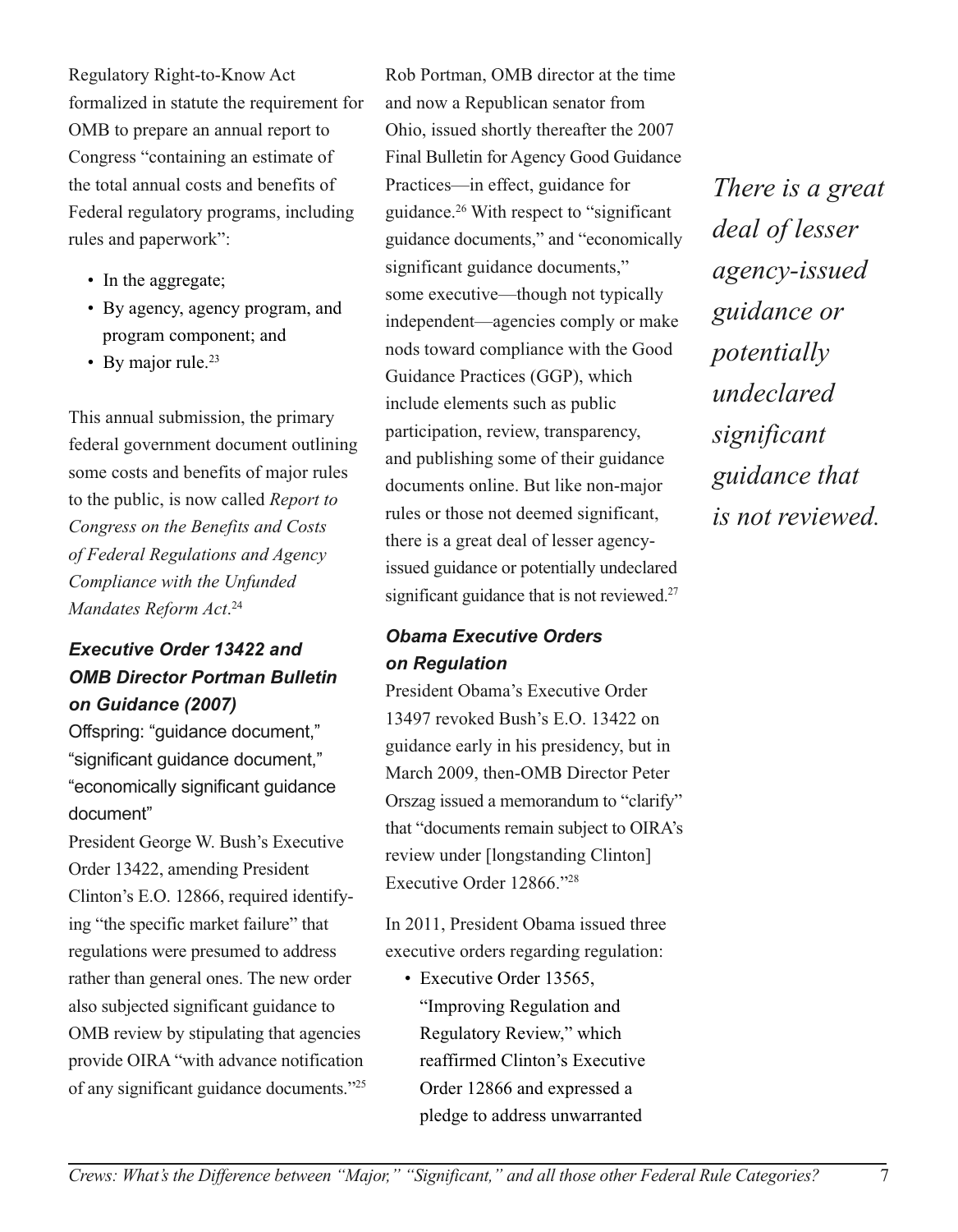*The Regulatory Accountability Act, seeks "[t]o reform the process by which Federal agencies analyze and formulate new regulations and guidance documents."*

federal regulation.29 The president achieved a few billion dollars in savings, even wisecracking in the 2013 State of the Union Address about a rule that had categorized spilled milk as an "oil."30

- Executive Order 13579, "Regulation and Independent Regulatory Agencies," called on—though did not mandate independent agencies to improve disclosure.<sup>31</sup> As noted, independent agencies, while they are subject to the APA's noticeand-comment requirement are not subject to enforceable regulatory review. A president cannot change congressional directives with respect to independent agencies, but can use the bully pulpit to discourage their excesses.
- Executive Order 13610, "Identifying and Reducing Regulatory Burdens," on public participation and priorities in retrospective regulatory review.32

In all, four of President Obama's executive orders addressed over-regulation and rollbacks and the role of central reviewers at OIRA.

### *Trump Executive Orders on Regulation*

President Donald Trump's initial executive actions have largely halted issuance of costly new regulations to date. Trump began with a "Regulatory Freeze Pending Review" memorandum to executive branch agency heads from then-White House Chief of Staff Reince Priebus,<sup>33</sup> which also applied to guidance documents, a unique development.34This was followed by E.O. 13771, "Reducing Regulation and Controlling Regulatory Costs," to require removal of at least two rules for every new one issued and to cap regulatory costs for the fiscal year, which also applied to significant guidance.35 Finally, E.O. 13777, "Enforcing the Regulatory Reform Agenda," established Regulatory Reform Officers and Regulatory Reform Task Forces within agencies.36 Two separate memoranda from acting OIRA management with instructions for implementation of E.O. 13771 were also issued, and they explicitly covered guidance as well as rules.37

### *Regulatory Accountability Act (2017)*

(House-passed, Senate pending) Offspring (if enacted): statutory definition of "guidance" "major guidance," "high-impact rule; reaffirms/updates "major rule" The Regulatory Accountability Act, which passed the House in the current (115th) Congress but not yet the Senate, seeks "[t]o reform the process by which Federal agencies analyze and formulate new regulations and guidance documents." The Senate version was introduced on April 26 with bipartisan support.<sup>38</sup> To a considerable extent, this legislation would codify elements of the regulatory review executive orders discussed above.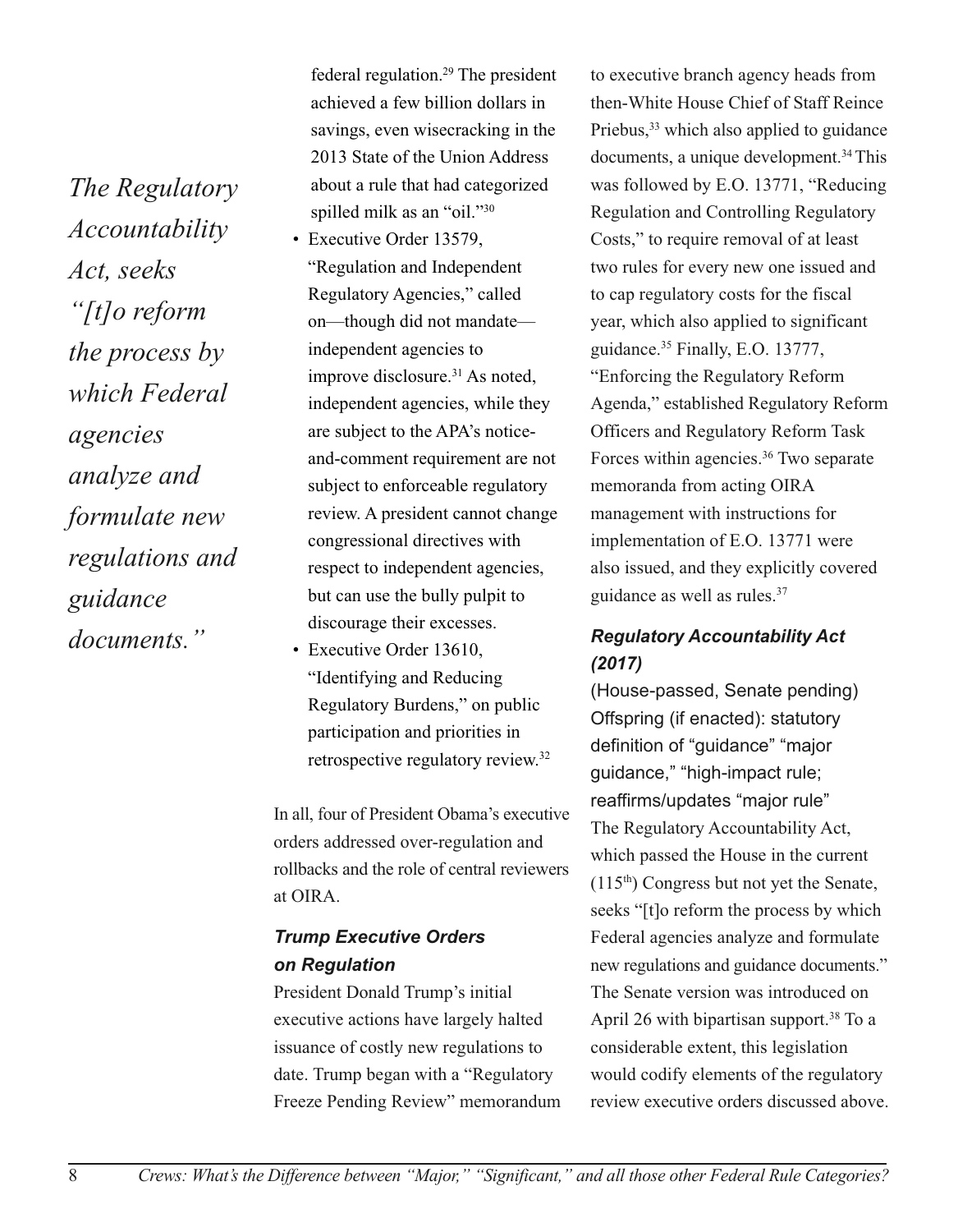In so doing, it could consolidate the "rule-types" lexicon under discussion here.

### **Rule Classifications and Reporting Requirements Specified in the Preceding Laws and Executive Orders**

Table 1 lists the many designations now defined and used in both legislation and executive orders, plus the newer characterizations of the Regulatory Accountability Act that could supplement or replace them. Some detail now follows.

#### *"Rule"*

The Administrative Procedure Act of 1946 formalized the meaning of the term "rule" in 5 USC Section 551:<sup>39</sup>

"[R]ule" means the whole or a part of an agency statement of general or particular applicability and future effect designed to implement, interpret, or prescribe law or policy or describing the organization, procedure, or practice requirements of an agency and includes the approval or prescription for the future of rates, wages, corporate or financial structures or reorganizations thereof, prices, facilities, appliances, services or allowances therefor or of valuations, costs, or accounting, or practices bearing on any of the foregoing …

In formalizing central OMB oversight, Reagan's 1981 E.O. 12291 defined a rule or regulation similarly, as "an agency statement of general applicability and future effect designed to implement, interpret, or prescribe law or policy or describing the procedure or practice requirements of an agency."

This wording would appear to include interpretive guidance and policy statements, but those were not the major focus of the oversight process. Clinton's E.O. 12866 contained a similar definition, but its inclusion of the phrase "which the agency intends to have the force and effect of law"40 would appear to exclude non-legally binding guidance, including interpretive rules and policy statements.<sup>41</sup> Still, OIRA occasionally reviews notices issued by agencies.

UMRA defined "regulation" or "rule" as having "the meaning of 'rule' as defined in section 601(2) of title 5, United States Code." That portion of the code set up the Administrative Conference of the United States (ACUS), where in turn the definition referred back to the original APA definition with certain exclusions:

"[R]ule" means any rule for which the agency publishes a general notice of proposed rulemaking pursuant to section 553(b) of this title, or any other law, including any rule of general applicability governing Federal grants to State and local governments for which the agency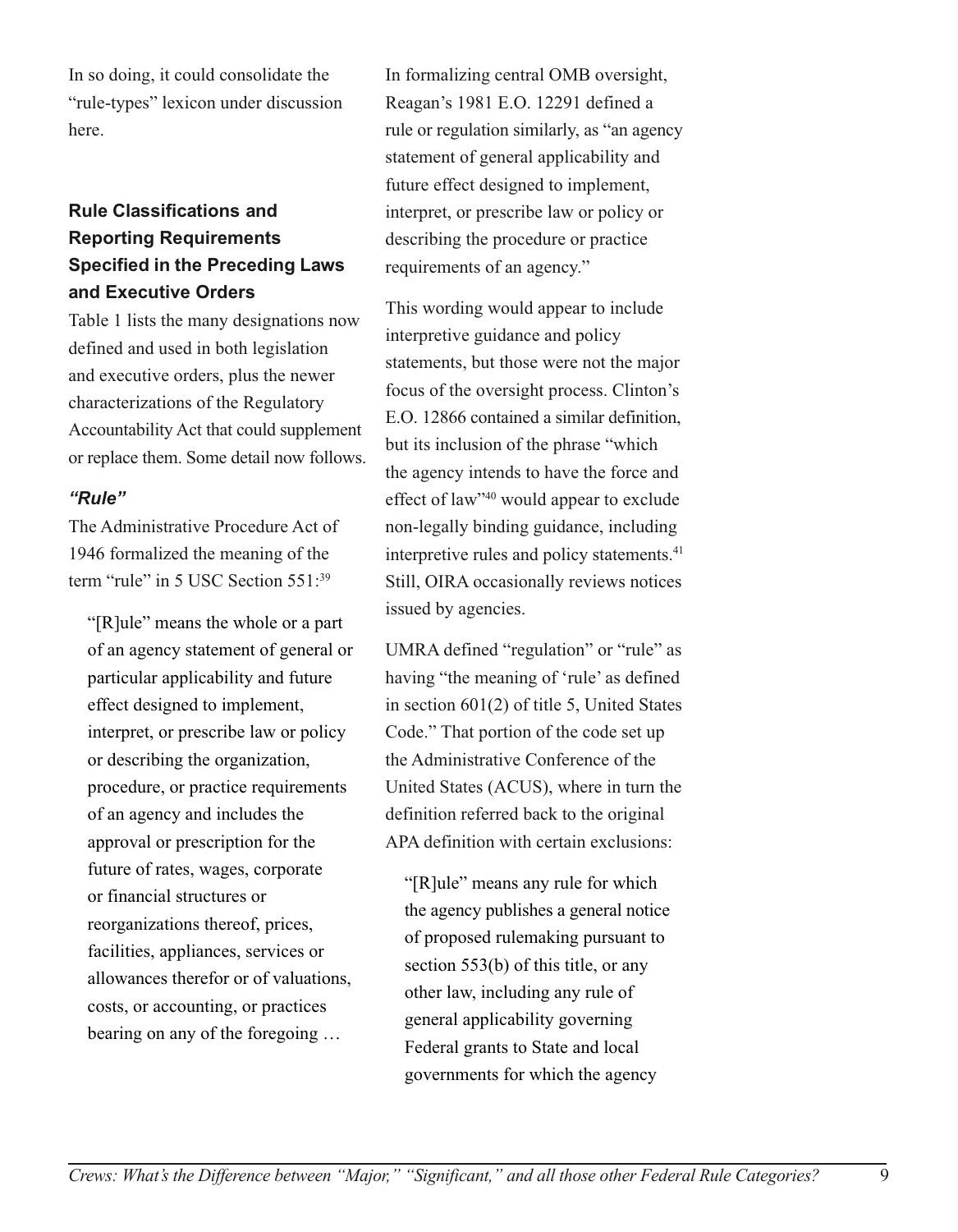| TABLE: Operative/Definitional Presence of Regulatory/Guidance Classification (Beyond APA's "Rule"<br>in Law or Executive Order and Presentation/Classification of Rule Type in Annual Reporting Vehicle | Economically<br>Significant | Major<br>Rule | Significant<br>Regulatory<br>Action | Other<br>Significant |                                                     |            | Non-Major Substantive,<br>Nonsignificant |   | Routine and Routine/<br>Frequent Informational/<br>Other | Informational/<br>  Administrative/<br>  Other | "Interpretative"<br>("Guidance<br>Document") | Signficant<br>Guidance<br>Document |                                                                      | Major<br>Guidance |
|---------------------------------------------------------------------------------------------------------------------------------------------------------------------------------------------------------|-----------------------------|---------------|-------------------------------------|----------------------|-----------------------------------------------------|------------|------------------------------------------|---|----------------------------------------------------------|------------------------------------------------|----------------------------------------------|------------------------------------|----------------------------------------------------------------------|-------------------|
| Law or Executive Order                                                                                                                                                                                  |                             |               |                                     |                      | Significant/<br>Substantive<br>(but no<br>"majors") |            |                                          |   |                                                          |                                                |                                              |                                    | Economically <mark> </mark><br>Significant  <br>Guidance<br>Document |                   |
| 1946 Administrative Procedure Act                                                                                                                                                                       |                             |               |                                     |                      |                                                     |            |                                          |   |                                                          |                                                | $\checkmark$                                 |                                    |                                                                      |                   |
| 1981 E.O. 12291 (Reagan)                                                                                                                                                                                |                             | ↘             |                                     |                      |                                                     |            |                                          |   |                                                          |                                                |                                              |                                    |                                                                      |                   |
| 1993 E.O. 12866 (Clinton)                                                                                                                                                                               |                             |               | ↘                                   |                      |                                                     |            |                                          |   |                                                          |                                                |                                              |                                    |                                                                      |                   |
| 1995 Unfunded Mandates Reform Act                                                                                                                                                                       |                             |               | $\checkmark$                        |                      |                                                     |            |                                          |   |                                                          |                                                |                                              |                                    |                                                                      |                   |
| 1996 CRA/Small Business Administration Regulatory Enforcement Act                                                                                                                                       |                             | $\checkmark$  |                                     |                      |                                                     |            |                                          |   |                                                          |                                                | $\checkmark$                                 |                                    |                                                                      |                   |
| 1999 Regulatory Right-to-Know Act                                                                                                                                                                       |                             | $\checkmark$  |                                     |                      |                                                     | $\check{}$ |                                          |   |                                                          |                                                |                                              |                                    |                                                                      |                   |
| 2007 E.O. 13422 (Bush)                                                                                                                                                                                  |                             |               |                                     |                      |                                                     |            |                                          |   |                                                          |                                                | $\blacktriangleright$                        | ↘                                  |                                                                      |                   |
| 2007 OMB/Portman Guidance Memo                                                                                                                                                                          |                             |               |                                     |                      |                                                     |            |                                          |   |                                                          |                                                | ↘                                            | ↘                                  | ゝ                                                                    |                   |
| 2017 E.O 13771 and guidance (Trump)                                                                                                                                                                     |                             |               | ↘                                   |                      |                                                     |            |                                          |   |                                                          |                                                |                                              | $\check{}$                         |                                                                      |                   |
| 2017 Regulatory Accountability Act (draft)                                                                                                                                                              |                             | ↘             |                                     |                      |                                                     |            |                                          |   |                                                          |                                                | ゝ                                            |                                    |                                                                      | ↘                 |
| <b>Annual Reporting Medium</b>                                                                                                                                                                          |                             |               |                                     |                      |                                                     |            |                                          |   |                                                          |                                                |                                              |                                    |                                                                      |                   |
| <b>Unified Agenda</b>                                                                                                                                                                                   | ↘                           |               |                                     | ゝ                    |                                                     |            | ↘                                        | ゝ |                                                          |                                                |                                              |                                    |                                                                      |                   |
| OMB C/B Report to Congress                                                                                                                                                                              |                             | ↘             |                                     |                      |                                                     |            |                                          |   |                                                          |                                                |                                              |                                    |                                                                      |                   |
| GAO reports and database                                                                                                                                                                                |                             | $\checkmark$  |                                     |                      | $\check{}$                                          | $\check{}$ |                                          |   | $\check{}$                                               |                                                |                                              |                                    |                                                                      |                   |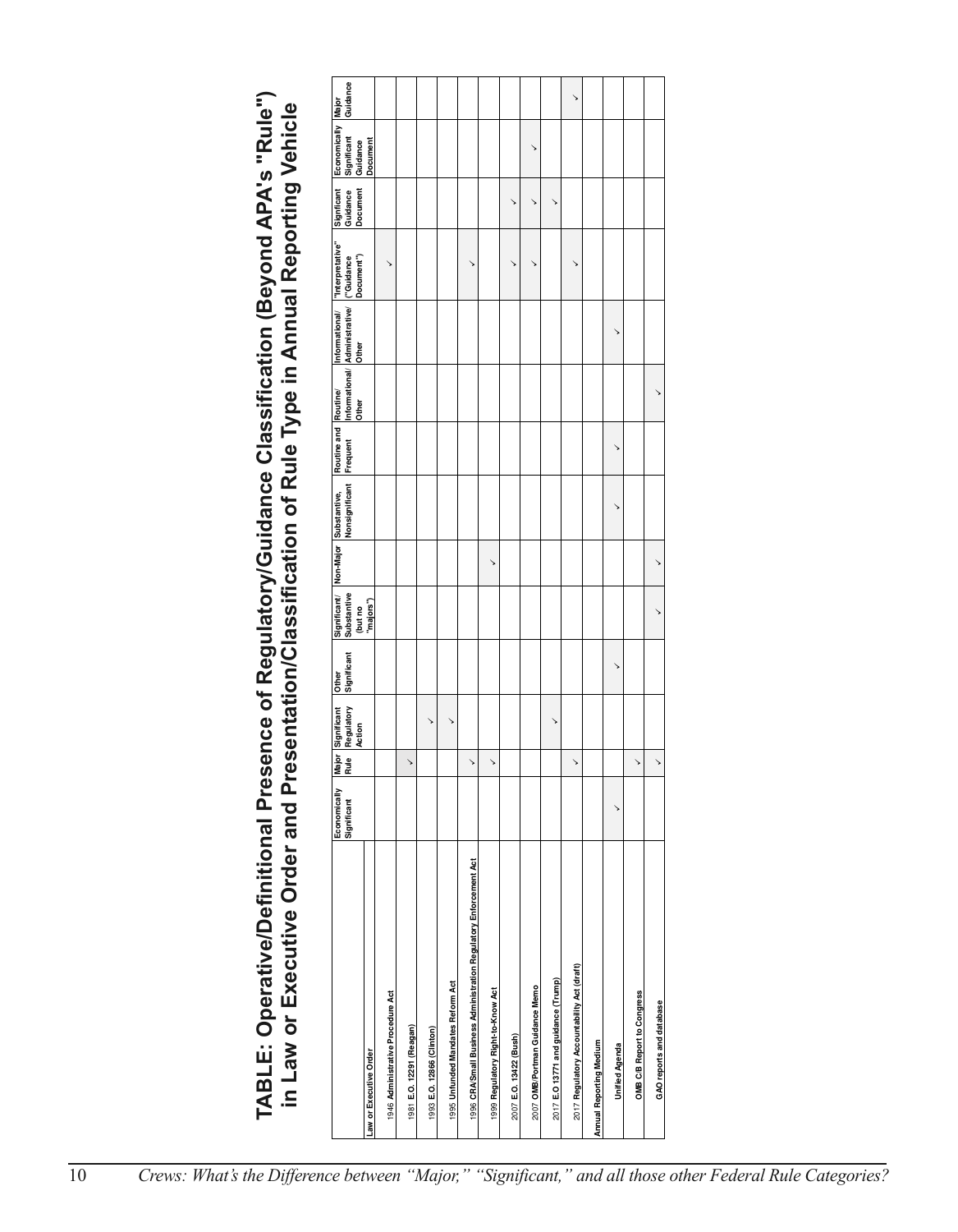provides an opportunity for notice and public comment, except that the term "rule" does not include a rule of particular applicability relating to rates, wages, corporate or financial structures or reorganizations thereof, prices, facilities, appliances, services, or allowances therefor or to valuations, costs or accounting, or practices relating to such rates, wages, structures, prices, appliances, services, or allowances.<sup>42</sup>

The Congressional Review Act, enabling resolutions of disapproval, defines a "rule" as having "the meaning given such term in section 551." This has been noted by scholars, such as ACUS' Morton Rosenberg as the adoption the broadest definition of "rule" in the sense of covering guidance documents as well.43 Legislative history generated during passage shows that Congress intended the CRA to apply to non-traditional "interpretive" rulemaking.

### *Interpretative Rules*

"Interpretative" rules, now routinely called "interpretive," date back to the APA. These are "rules," but are defined in a way that avoids the requirement for public notice and comment. While not legally binding, agencies increasingly use them as functionally binding decrees to influence policy and activity without undergoing notice and comment.

Along with the common phrase "guidance documents," the names by which these

interpretive proclamations go are varied and include memoranda, notices, bulletins, circulars, and more. These even deeper sub-classifications and terms compound the ordinary rule and guidance designations covered in this report.44 The Trump administration included interpretive guidance in its initial regulatory freeze and in its agency directives on enforcing E.O. 13771.

#### *Major Rule*

Reagan's Executive Order 12291 required all rules, defined as such in the APA, to be submitted to OMB for review. Regulatory impact analyses were required for the major rules among them. This Reagan order is the origin of the \$100 million annual cost threshold for major rule classification, defined like this in E.O. 12291:

"Major rule" means any regulation that is likely to result in:

- An annual effect on the economy of \$100 million or more;
- A major increase in costs or prices for consumers, individual industries, Federal, State, or local government agencies, or geographic regions; or
- Significant adverse effects on competition, employment, investment, productivity, innovation, or on the ability of United States-based enterprises to compete with foreign-based enterprises in domestic or export markets.<sup>45</sup>

*Legislative history shows that Congress intended the CRA to apply to non-traditional "interpretive" rulemaking.*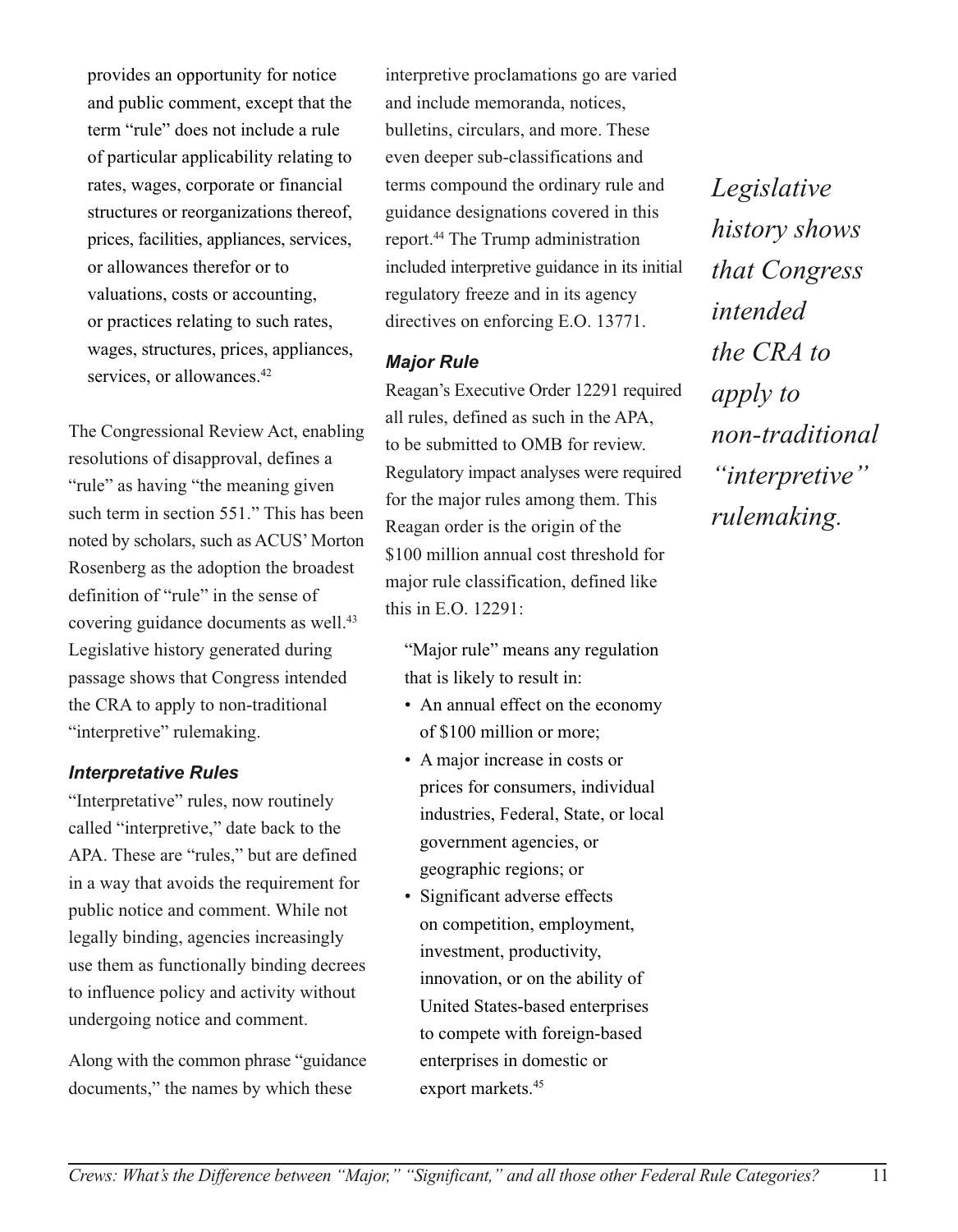*The definition of "major rule" and the \$100 million threshold for major rule designation was codified for the first time in the 1996 Congressional Review Act.*

The OIRA administrator also was empowered to make the "major" determination: "To the extent permitted by law, the Director shall have authority, subject to the direction of the Task Force, to ... [d]esignate any proposed or existing rule as a major rule."46

Twice-yearly (April and October) reporting on rules began with publication of the Regulatory Agenda, which was added as a requirement to the Administrative Procedure Act by the 1980 Regulatory Flexibility Act.<sup>47</sup> The RFA had already requested information on rules "likely to have a significant economic impact on a substantial number of small entities."48 E.O. 12291 built upon this by calling for editions of the Regulatory Agenda that "may be incorporated" with the Regulatory Flexibility Act agendas, with the emphasis on major rules, requiring at minimum, a "summary of the nature of each major rule being considered."49 Interestingly, President Clinton's Executive Order 12866 does not mention or use the term "major" at all, instead employing the term "significant regulatory action."

Subsequently, the definition of "major rule" and the \$100 million threshold for major rule designation was codified for the first time in the 1996 Congressional Review Act, with a definition identical to that of E.O. 12291.50

Independent agencies were included in the CRA definition of a covered

"agency." The only exception was that Federal Communications Commission rules were excluded from the definition of a "major rule": "The term [major rule] does not include any rule promulgated under the Telecommunications Act of 1996 and the amendments made by that Act."51 This exempted FCC rules from the 60-calendar-day delay for major rules, but FCC rules are covered by the other provisions of the CRA, including the process for overturning them through expedited procedures.

The term "major rule" appeared again in the 2000 Regulatory Right-to-Know Act, which required the annual submission to Congress of "an accounting statement and associated report" containing cost and benefit estimates in the aggregate, by agency and program, and by major rule, among other information.52 The OMB asserted in its reports that "[t]he Regulatory Right-to-Know Act does not define 'major rule'" and used a broader set of criteria to define major rules:

For the purposes of this Report, we define major rules to include all final rules promulgated by an Executive Branch agency that meet at least one of the following three conditions:

- Rules designated as major under 5 U.S.C. § 804(2);1 [Congressional Review Act]
- Rules designated as meeting the analysis threshold under the Unfunded Mandates Reform Act of 1995 (UMRA); or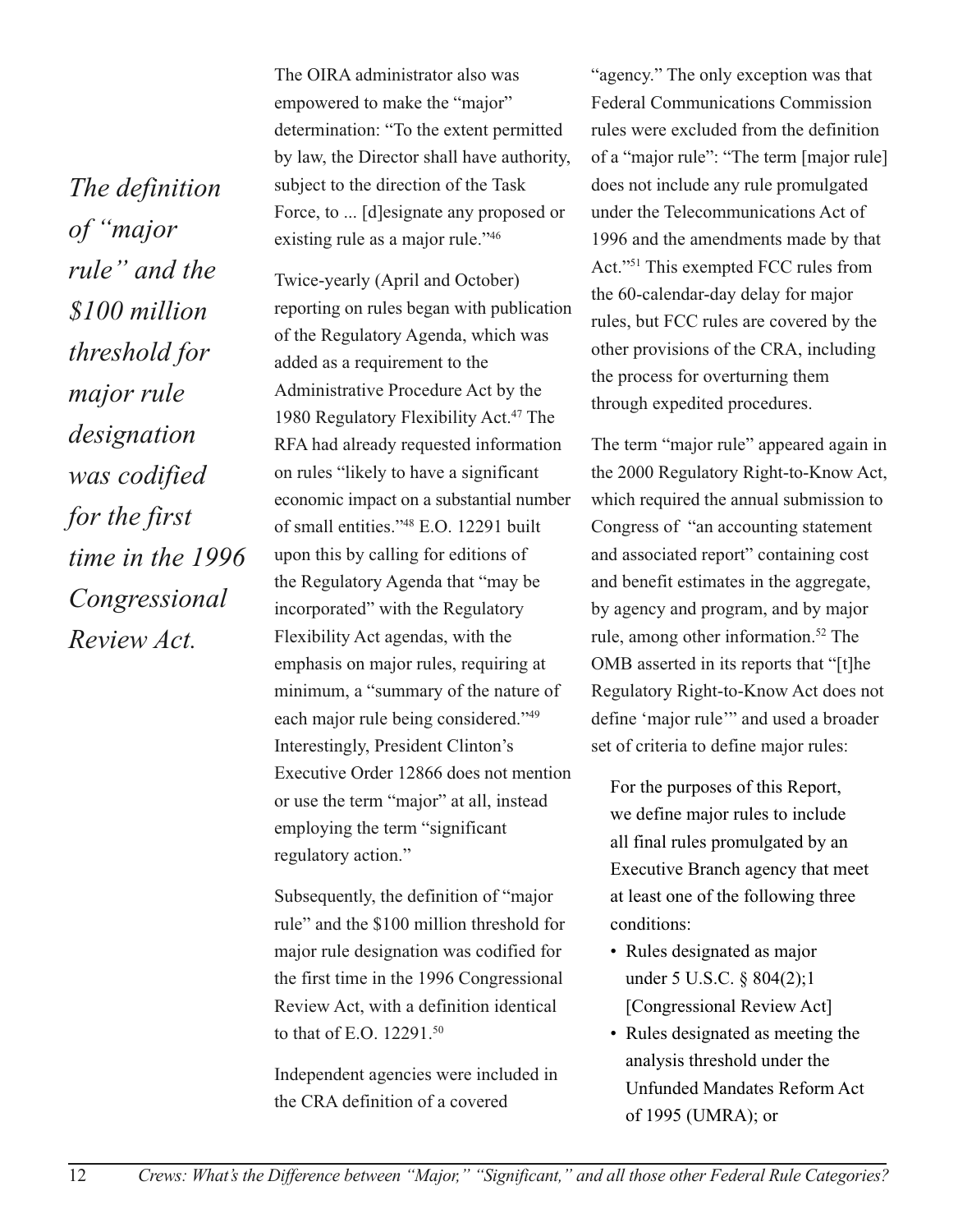• Rules designated as "economically significant" under section  $3(f)(1)$ of Executive Order 12866.53

The Right-to-Know Act "defines" major rule by referring back to the CRA's definition, just as the OMB itself did (in the first bullet above).

The latest effort at defining a major rule is the Regulatory Accountability Act of 2017.54 As noted, the RAA has passed the House but not yet the Senate at this writing.<sup>55</sup> In the Act's proposed, updated definition of major rule, "likely to result in" \$100 million in annual effects becomes "likely to cause," and the dollar threshold becomes subject to adjustment. Here is the proposed definition (alpha-numerics omitted):

"[M]ajor rule" means any rule that the Administrator determines is likely to cause—an annual effect on the economy of \$100,000,000 or more, adjusted once every 5 years to reflect increases in the Consumer Price Index for All Urban Consumers, as published by the Bureau of Labor Statistics of the Department of Labor. …56

The remainder of the longstanding major rule definition elements, those regarding cost increases and adverse effects, remains intact in the RAA. The RAA would also introduce a new term to the rule lexicon, "high-impact rule" one with estimated annual effects of \$1 billion or more.

### *Non-Major Rule*

Non-major rules are not defined, except by exclusion. According to the Regulatory Right-to-Know Act, "the term 'nonmajor rule' means any rule, as that term is defined in section 804(3) of title 5, United States Code, other than a major rule." That is in turn a reference back to the CRA, where non-major rules are not defined explicitly in contrast to major ones either. Rather, as noted, the CRA embraces the broad APA definition of "rule" that includes guidance: 804(3) of title 5 says "The term "rule" has the meaning given such term in section 551," barring certain listed exceptions.

So, non-major rules may be thought of as defined implicitly in the Regulatory Right-to-Know Act by referring back to the Congressional Review Act's definition of a "rule," minus the major ones.

### *Significant Regulatory Action*

The term "significant" did not appear with respect to classifying types of regulatory action in Reagan's E.O. 12291, which featured major rules instead. Clinton's follow-up 1993 E.O. 12866 did not use the term "major" rules, and reduced the body of rules requiring submission to OIRA review, as required in E.O. 12291, to "significant" ones.

Section 3(f) of E.O. 12866 defines "significant regulatory action" as "any regulatory action that is likely to result in a rule that may":

*A "significant" rule might be whatever OIRA says it is.*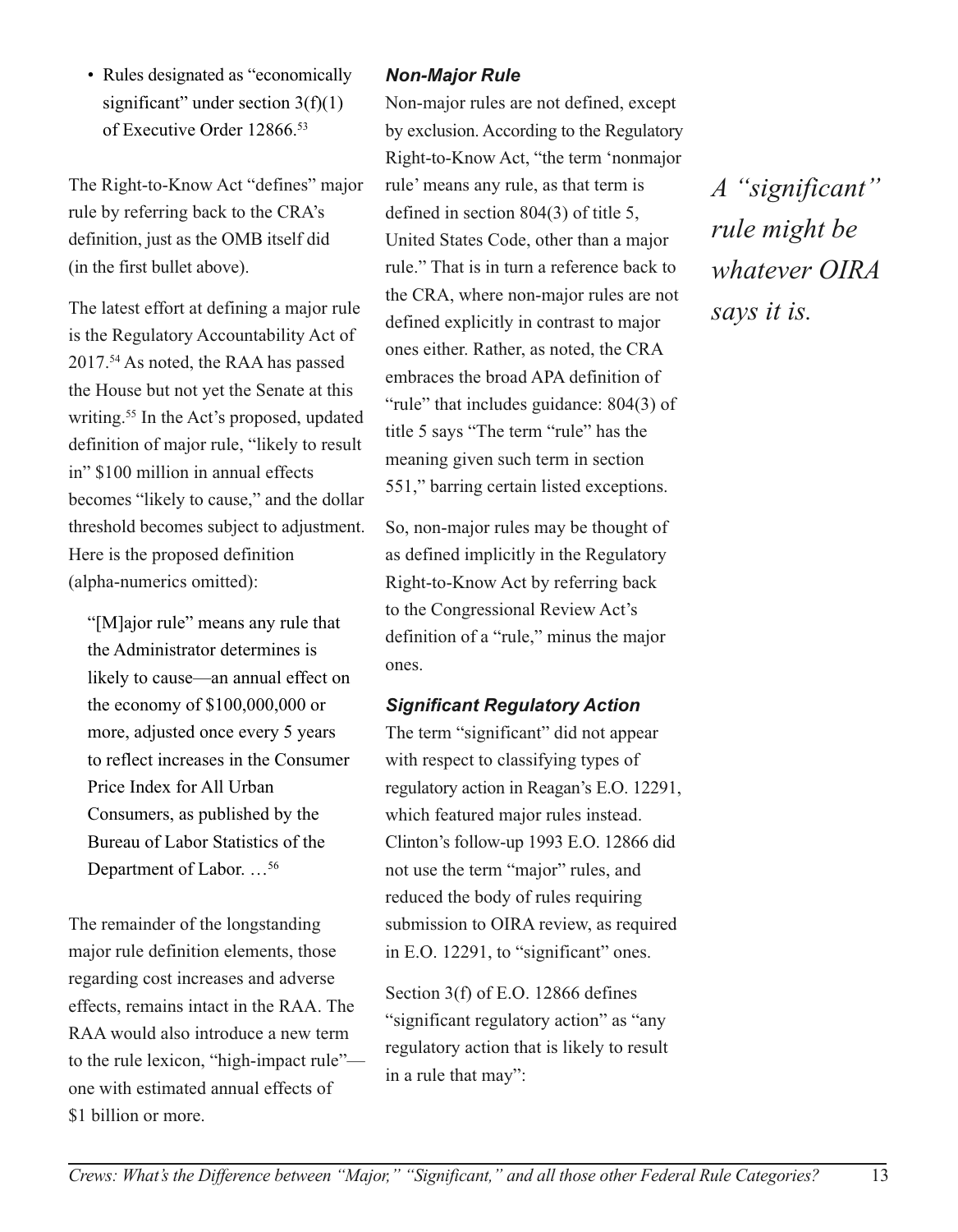*The largest regulations are often called "economically significant." However, there is no law or executive order where the phrase actually appears.*

- 1. Have an annual effect on the economy of \$100 million or more or adversely affect in a material way the economy, a sector of the economy, productivity, competition, jobs, the environment, public health or safety, or State, local, or tribal governments or communities;
- 2. Create a serious inconsistency or otherwise interfere with an action taken or planned by another agency;
- 3. Materially alter the budgetary impact of entitlements, grants, user fees, or loan programs or the rights and obligations of recipients thereof; or
- 4. Raise novel legal or policy issues arising out of legal mandates, the President's priorities, or the principles set forth in this Executive order.<sup>57</sup>

An important caveat here is that a "significant" rule might be whatever OIRA says it is. Just as the OMB director under E.O. 12291 could declare an action to be major, the OIRA administrator under E.O. 12866 can unilaterally deem a rule significant: "[T]hose [rules] not designated as significant will not be subject to review ... unless, within 10 working days of receipt of the list, the Administrator of OIRA notifies the agency that OIRA has determined that a planned regulation is a significant regulatory action."

Reporting requirements apply to "each matter identified [by the agency] as, or determined by the Administrator of OIRA to be, a significant regulatory action."58 Conversely, an administrator may not deem a rule as significant, even if it is: "The Administrator of OIRA may waive review of any planned regulatory action designated by the agency as significant."<sup>59</sup>

OIRA asserts that it conducts its reviews "under Executive Orders 12866 and 13563" and so reviews the larger body of "significant" rules rather than solely "major."<sup>60</sup> Out of over 3,000 rules each year, several hundred get tagged significant for purposes of E.O. 12866. Using the FederalRegister.gov website search function, one can see that those "Deemed Significant under E.O. 12866" amount to a few hundred annually.

### *Economically Significant*

The largest regulations are often called "economically significant." However, there is no law or executive order where the phrase actually appears.

In its annual *Report to Congress*, OMB incorporates "economically significant" rules into its in-house definition of "major" rule. In a footnote on page one, OMB says:

A regulatory action is considered "economically significant" under Executive Order 12866 § 3(f)(1) if it is likely to result in a rule that may have: "an annual effect on the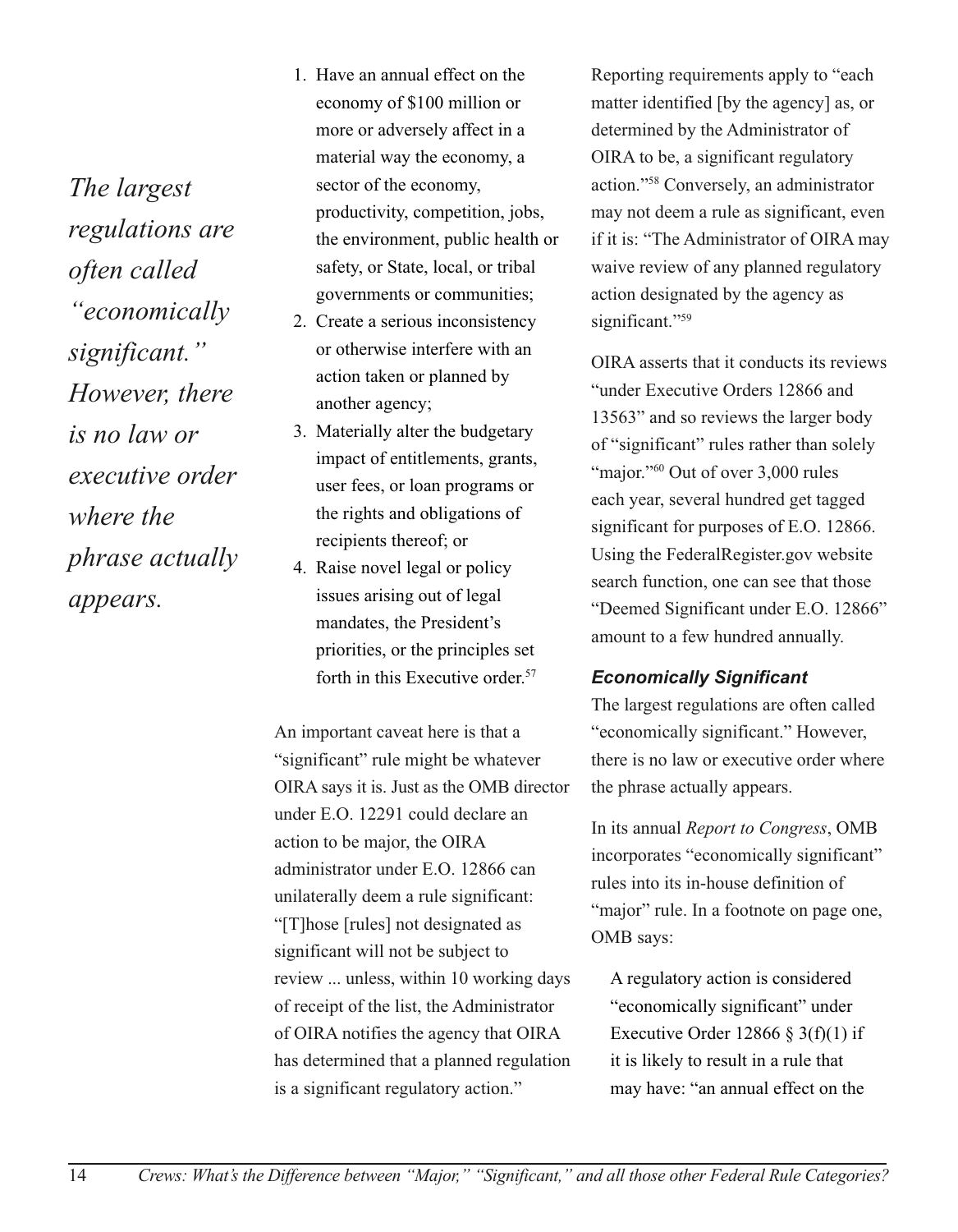economy of \$100 million or more or adversely affect in a material way the economy, a sector of the economy, productivity, competition, jobs, the environment, public health or safety, or State, local, or tribal governments or communities.<sup>61</sup>

In *The Regulatory Plan and the Unified Agenda of Federal Regulatory and Deregulatory Actions*, one finds an explicit definition of "economically significant" as one of the ways the Agenda classifies rules:

Economically Significant: As defined in Executive Order 12866, a rulemaking action that will have an annual effect on the economy of \$100 million or more or will adversely affect in a material way the economy, a sector of the economy, productivity, competition, jobs, the environment, public health or safety, or State, local, or tribal governments or communities. The definition of an "economically significant" rule is similar but not identical to the definition of a "major" rule under 5 U.S.C. 801 (Pub. L. 104-121).<sup>62</sup>

The "economically significant" term has been a fixture in the Unified Agenda, which alone reports rules of that category. Yet the Agenda's own definition of "economically significant," like the OIRA *Report to Congress*, refers back to E.O. 12866. Similarly, OIRA's

reginfo.gov page contains an FAQ that defines "significant" as seen above. However, it notes the following for economically significant rules:

- Q. What does it mean when a regulation is determined to be "economically significant?"
- A. These regulatory actions are a subset of those designated by OIRA as significant. A regulatory action is determined to be "economically significant" if OIRA determines that it is likely to have an annual effect on the economy of \$100 million or more or adversely affect in a material way the economy, a sector of the economy, productivity, competition, jobs, the environment, public health or safety, or State, local, or tribal governments or communities. For all "economically significant" regulations, the Executive Order directs agencies to provide (among other things) a more detailed assessment of the likely benefits and costs of the regulatory action, including a quantification of those effects, as well as a similar analysis of potentially effective and reasonably feasible alternatives.<sup>63</sup>

As one final example, OMB Circular A-4, which specifies practices and procedures for regulatory analysis, states: "Executive Order 12866 requires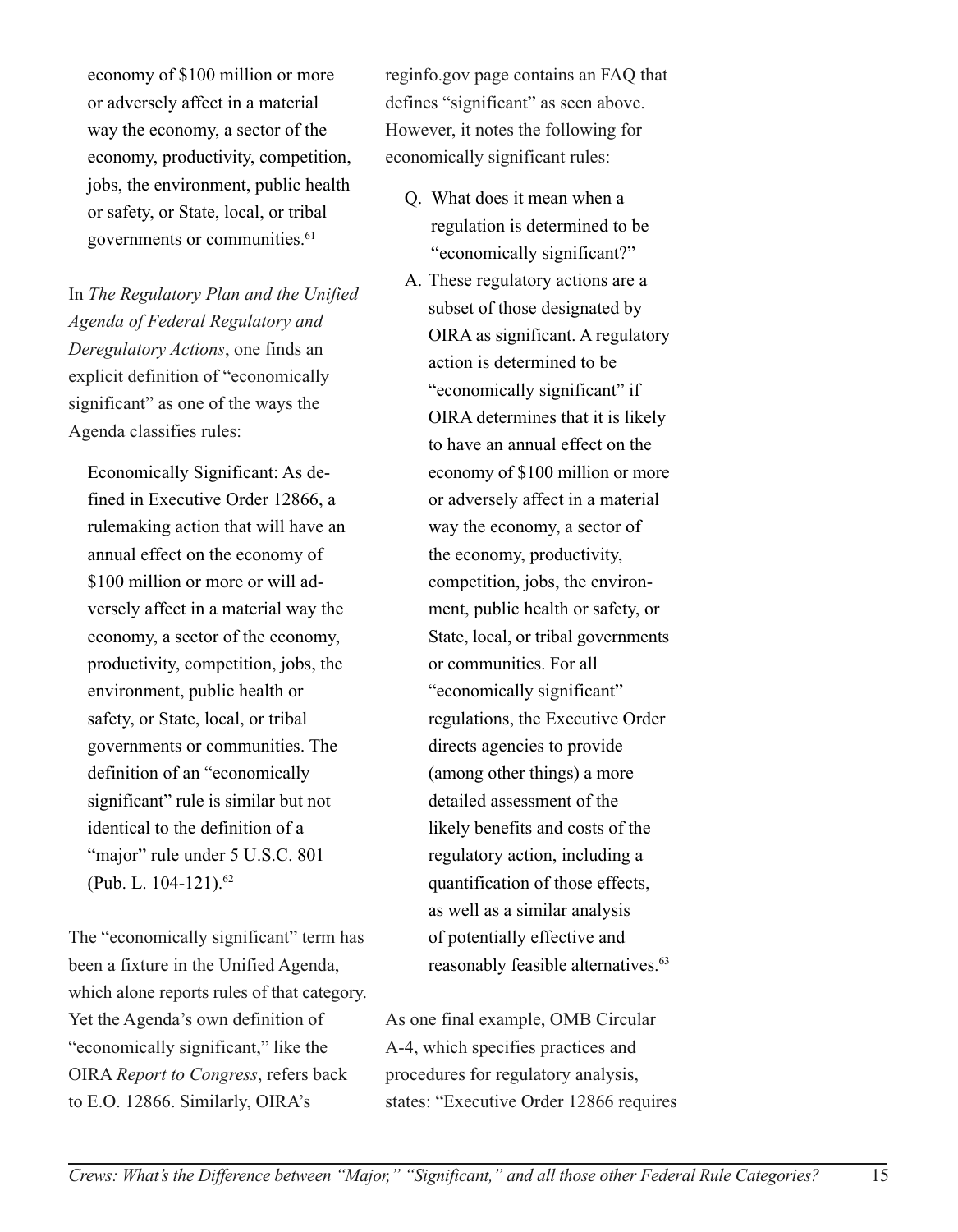agencies to conduct a regulatory analysis for economically significant regulatory actions as defined by Section  $3(f)(1)$ ."<sup>64</sup>

But interestingly, the term "economically significant" does not actually appear in E.O. 12866. Rather, E.O. 12866 provides the definition of "significant regulatory actions" detailed in the prior section. E.O. 12866 Section 6 instructs agencies with a significant regulatory action to "provide … a more detailed assessment of the likely benefits and costs of the regulatory action, including a quantification of those effects," and refers back to the Section  $3(f)(1)$  designation, "[h]ave an annual effect on the economy of \$100 million or more…". Section 3(f) contains a list of four characteristics that brand a regulatory action a "significant regulatory action," as itemized earlier here, and the \$100 million is the first of these. The other three features (Section  $3(f)(2)$ , (3) and (4)) may render a rule "significant," or a "significant regulatory action"—but not "economically significant."

If a rule is economically significant, it is also significant and major. This does not necessarily hold in reverse. Major and significant rules may or may not be economically significant.

*"Guidance Document," "Significant Guidance Document," "Economically Significant Guidance Document," "Major Guidance"*

The complexity of rule classification is

exacerbated by the growing prevalence of guidance documents as a means of implementing policy. We noted above the early recognition of "interpretative guidance" in the APA. While "interpretative rule" is defined in statute, that is not yet the case for general "significant guidance." Rather, varieties of guidance have been defined by executive order, by OMB bulletin, and by agencies at their own discretion.

Executive Orders 12291 and 12866 did not directly address guidance. Ultimately President George W. Bush's 2007 E.O. 13422, amending Clinton's E.O. 12866, defined "guidance document" as follows:

"Guidance document" means an agency statement of general applicability and future effect, other than a regulatory action, that sets forth a policy on a statutory, regulatory, or technical issue or an interpretation of a statutory or regulatory issue.

A "significant guidance document" was defined in Bush's E.O. 13422 as "a guidance document disseminated to regulated entities or the general public that, for purposes of this order, may reasonably be anticipated to":

• Lead to an annual effect of \$100 million or more or adversely affect in a material way the economy, a sector of the economy, productivity, competition, jobs, the environment, public health or

16 *Crews: What's the Difference between "Major," "Significant," and all those other Federal Rule Categories?*

*Varieties of guidance have been defined by executive order, by OMB bulletin, and by agencies at their own discretion.*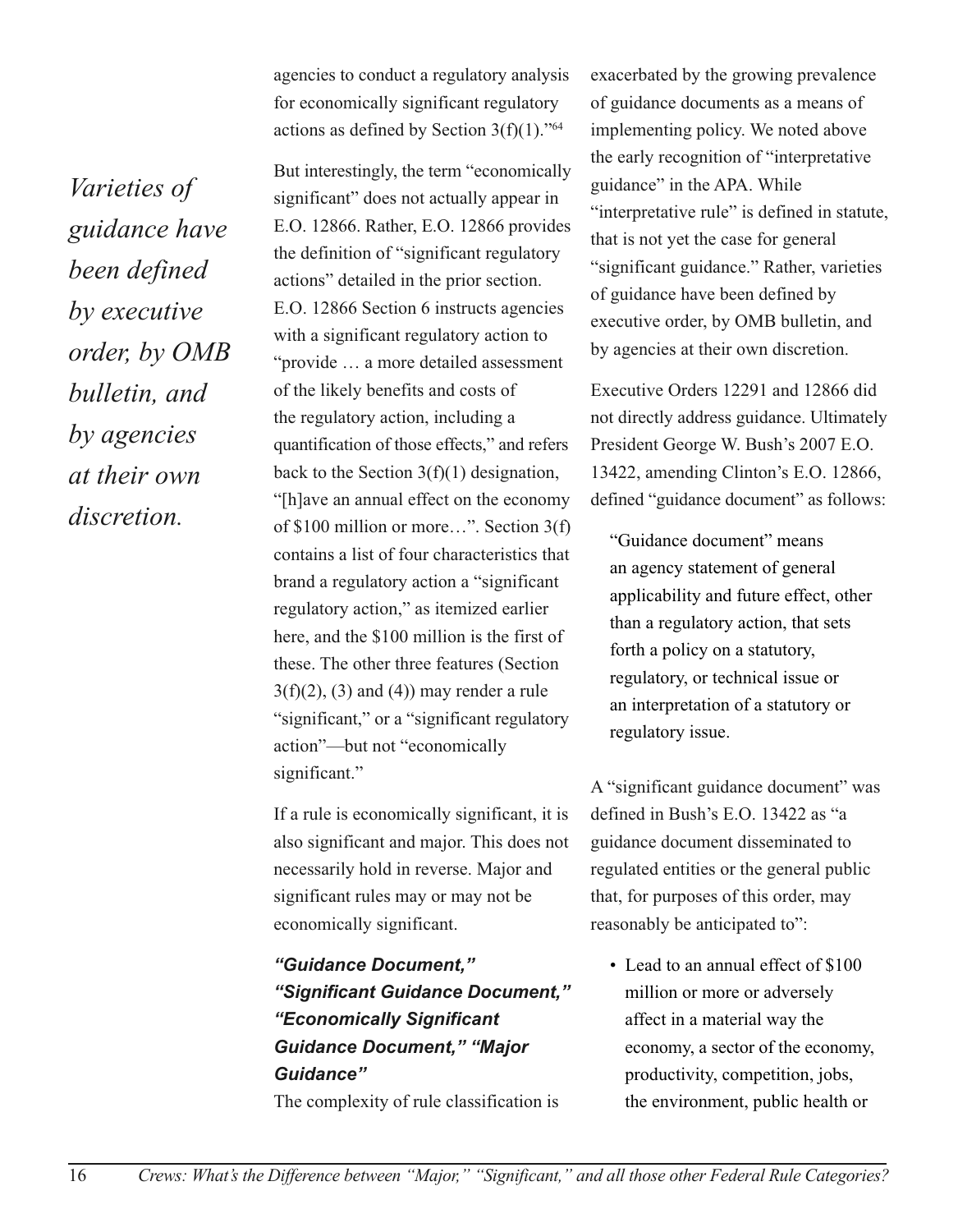safety, or State, local, or tribal governments or communities;

- Create a serious inconsistency or otherwise interfere with an action taken or planned by another agency;
- Materially alter the budgetary impact of entitlements, grants, user fees, or loan programs or the rights or obligations of recipients thereof; or
- Raise novel legal or policy issues arising out of legal mandates, the President's priorities, or the principles set forth in this Executive order; <sup>65</sup>

This description of "significant guidance document" matches E.O. 12866's definition of "significant regulatory action" almost verbatim. Note that "economically significant guidance document" did not get defined in the Bush order.

Exclusions to the guidance definition were identified as well, such as guidance associated with formal rulemakings, non-procurement related military or foreign affairs, and those "limited to agency organization, management, or personnel matters." Also notably exempted were "[a]ny other category of guidance documents exempted by the Administrator of OIRA."66

In then-OMB Director Rob Portman's Good Guidance Practices memo, "guidance document"<sup>67</sup> is defined the

same as in E.O. 13422 (amending Clinton's 12866): "The general definition of 'significant guidance document' in the final Bulletin adopts the definition in Executive Order 13422."68 The Good Guidance Practices memo further notes that "in recognition of the non-binding nature of guidance the words 'may reasonably be anticipated to' [instead of 'likely to'] preface all four prongs of the 'significant guidance document' definition. This prefatory language makes clear that the impacts of guidance often will be more indirect and attenuated than binding legislative rules."69 This language would seem to make it easier to deem guidance "significant" were policy makers so inclined.

And, unlike "economically significant" regulatory action, which is not named and defined in statute or executive order, the term "economically significant guidance document" did receive an explicit definition in the Portman GGP memo:

The term "economically significant guidance document" means a significant guidance document that may reasonably be anticipated to lead to an annual effect on the economy of \$100 million or more or adversely affect in a material way the economy or a sector of the economy, except that economically significant guidance documents do not include guidance documents on Federal expenditures and receipts.70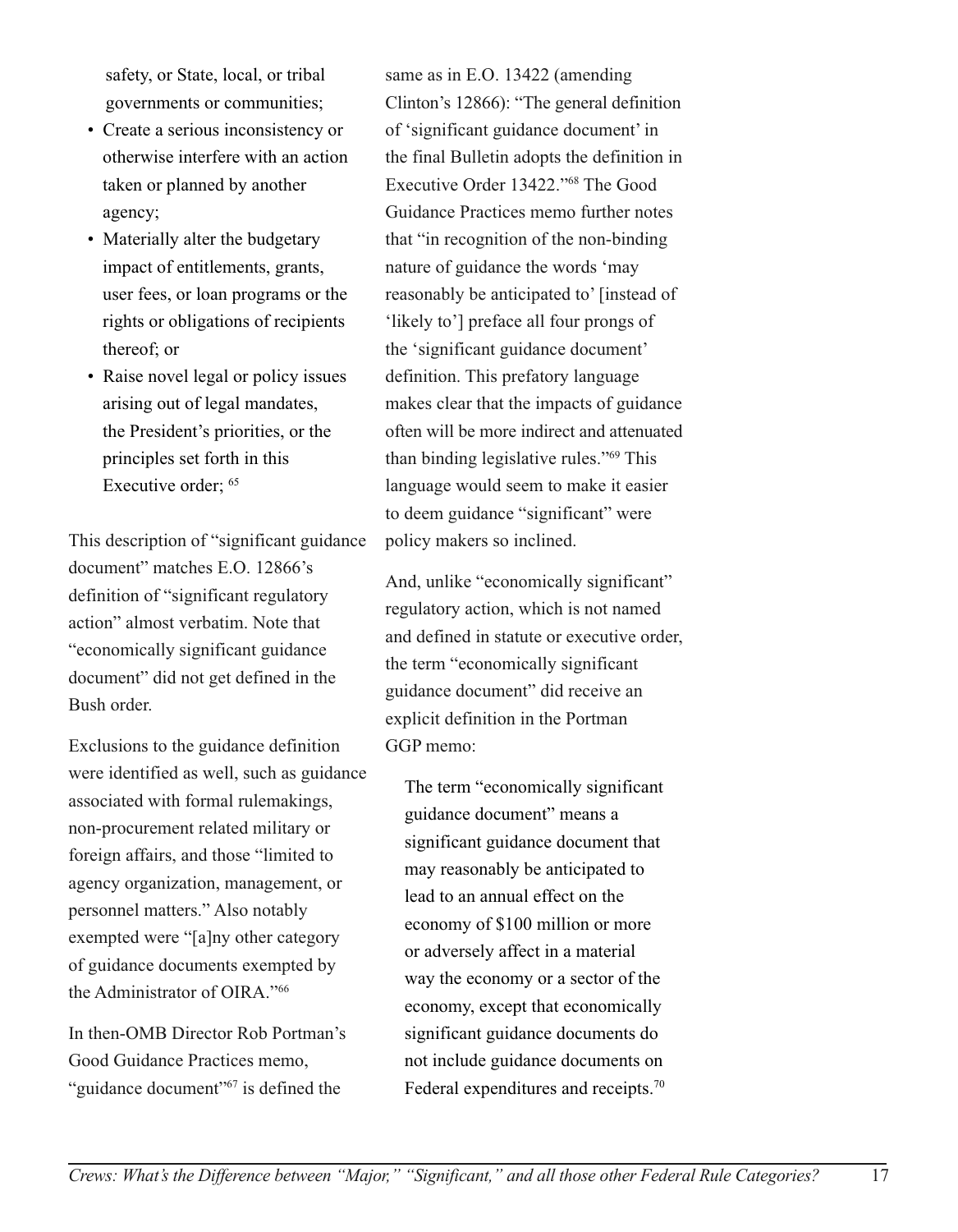*The Regulatory Accountability Act presents an opportunity to either consolidate and streamline the regulatory nomenclature or create still more confusion.*

More recently, the "significant guidance document" definition was reinforced by OMB's FAQ on Trump's 13771 order as having the same meaning specified in OMB's Final Bulletin for Agency Good Guidance Practices.71 Like the GGP bulletin, the Trump order indicates what is *not* included in the definition of significant guidance. This is noteworthy because some of the items omitted are precisely the kind of moves (such as adverse publicity<sup> $72$ </sup>) that government can use to "signal" and influence private sector behavior or "nudge" regulated parties. As the "Implementing Executive Order 13771 Memorandum" states, these exemptions are:

A significant guidance document does not include legal advisory opinions for internal Executive Branch use and not for release (such as Department of Justice Office of Legal Counsel opinions); briefs and other positions taken by agencies in investigations, pre-litigation, litigation, or other enforcement proceedings; speeches; editorials; media interviews; press materials; Congressional correspondence; guidance documents that pertain to a military or foreign affairs function of the United States (other than guidance on procurement or the import or export of non-defense articles and services); grant solicitations; warning letters; case or investigatory letters responding to complaints involving factspecific determinations; purely internal agency policies guidance documents that pertain to the use, operation or control of a government facility; internal guidance documents directed solely to other Federal agencies; and any other category of significant guidance documents exempted by an agency in consultation and concurrence with the OIRA Administrator.73

The proposed Regulatory Accountability Act would inaugurate the term "major guidance" (as opposed to significant). In implementation, the RAA presents an opportunity to either consolidate and streamline the regulatory nomenclature or create still more confusion. The definition resembles the Act's definition for major rules, with the difference that the major guidance section has "likely to lead to" regarding costs in its preamble, while the major rule section's preamble has the phrase "likely to cause."

"[M]ajor guidance" means guidance that the Administrator finds is likely to lead to—

(A) an annual effect on the economy of \$100,000,000 or more, adjusted once every 5 years to reflect increases in the Consumer Price Index for All Urban Consumers, as published by the Bureau of Labor Statistics of the Department of Labor; (B) a major increase in costs or prices for consumers, individual industries, Federal, State, local, or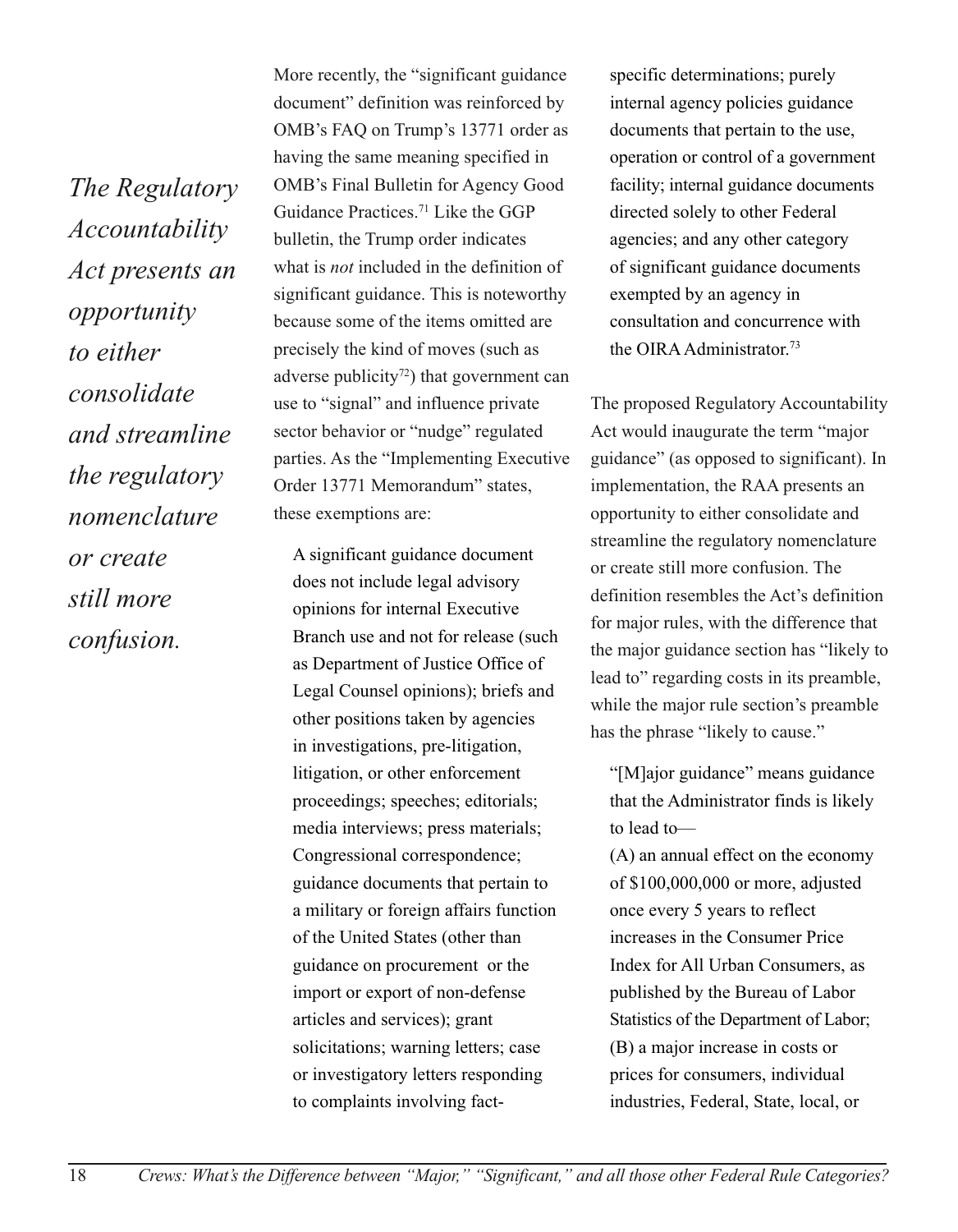tribal government agencies, or geographic regions; or (C) significant adverse effects on competition, employment, investment, productivity, innovation, public health and safety, or the ability of United States-based enterprises to compete with foreignbased enterprises in domestic and export markets;

Recall that Portman's prefatory language in the Good Guidance Practices (retained by the Trump executive order guidance) with respect to \$100 million in impacts is "may reasonably be anticipated to." Whether that or RAA's "likely to lead to" is less stringent could no doubt generate many a policy and law review article.

### **Additional Designations Used in Regulatory Disclosure**

We have noted agencies' preparation each year of a regulatory agenda, and GAO's responsibilities with respect to maintaining a database of major rules. Both these publications document still more agency rule categories.

### *Unified Agenda Designations*

E.O. 12866 specified:

As part of the Unified Regulatory Agenda, beginning in 1994, each agency shall prepare a Regulatory Plan … of the most important significant regulatory actions that the agency reasonably expects to issue in proposed or final form in that fiscal year or thereafter.

While the schedule often slips, agencies still issue the Unified Agenda. As described above, the Agenda, in its categorization of rules by "priority" or significance, provides a definition of "economically significant." It also invokes the CRA's definition of major rule and notes whether or not a rule qualifies.74

For each entry, the Agenda categorizes a rule by regulatory priority ("Priority an indication of the significance of the regulation"). Along with economically significant, agencies assign each Agenda entry to one of the following less-thancoherent categories:

- *Other Significant:* A rulemaking that is not economically significant but is considered significant by the agency. This category includes rules that the agency anticipates to be reviewed under Executive Order 12866 or rules that are a priority of the agency head. These rules may or may not be included in the agency's regulatory plan.
- *Substantive, Nonsignificant:* A rulemaking that has substantive impacts, but is neither significant, nor routine and frequent, nor informational/administrative/other.
- *Routine and Frequent:* A rulemaking that is a specific case of a multiple recurring application of a regulatory program in the Code of Federal Regulations and that does not alter the body of the regulation.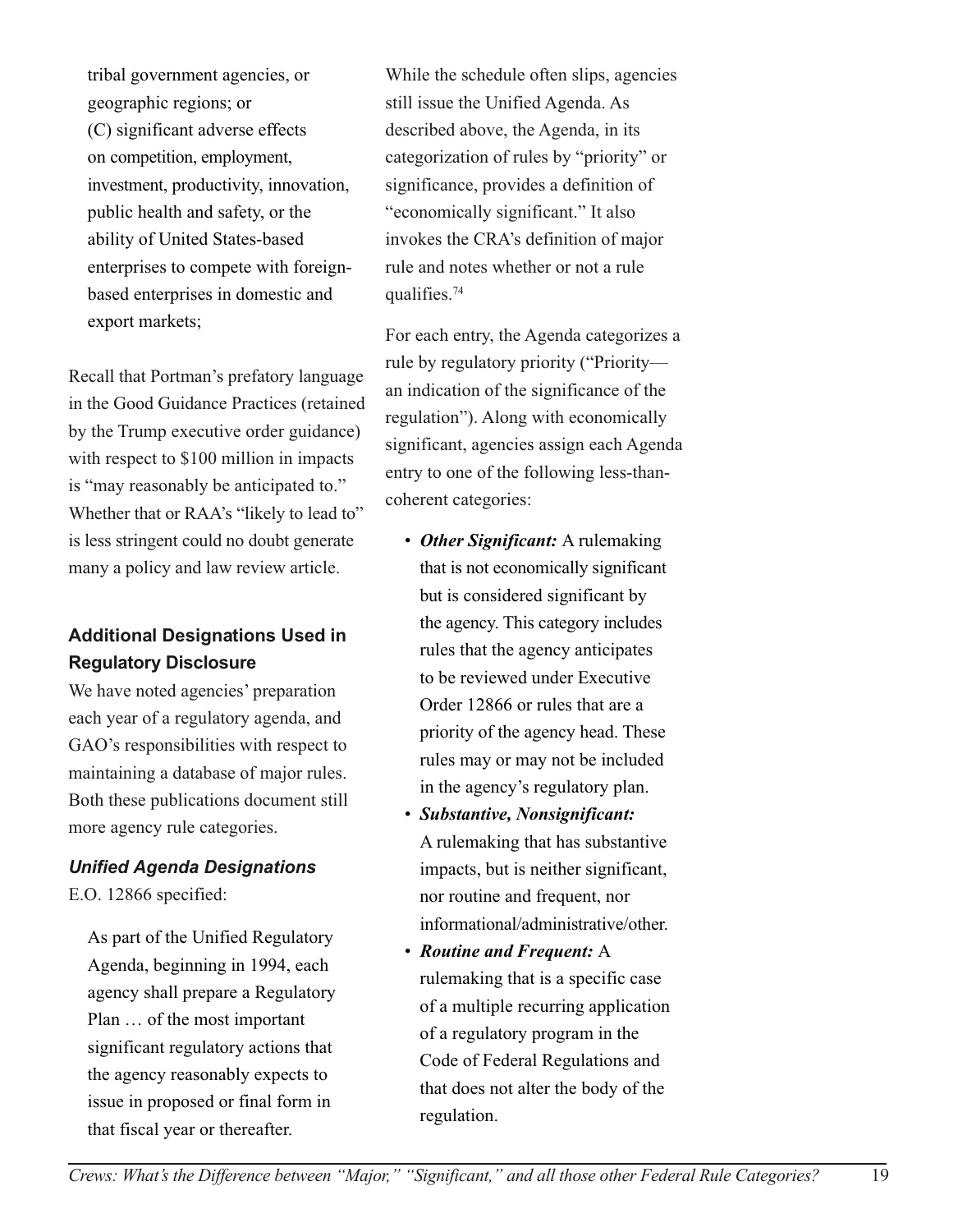*GAO submits reports to Congress on major rules under the Congressional Review Act, but is not required do so on lesser ones.* • *Informational/Administrative/ Other:* A rulemaking that is primarily informational or pertains to agency matters not central to accomplishing the agency's regulatory mandate but that the agency places in the Unified Agenda to inform the public of the activity.75

### *Government Accountability Office Designations*

Along with the Agenda's somewhat vague distinctions among sub-major rules, the Government Accountability Office has a similar but not exactly overlapping set of designations. GAO submits reports to Congress on major rules under the Congressional Review Act, but is not required do so on lesser ones.76 In the course of this reporting, GAO classifies rules several ways in its database based on information provided by agencies in fulfillment of the CRA.

The GAO's questionnaire to agencies first asks for a classification of a rule type as a "Major Rule" or "Non-major Rule." Then comes a query on "Priority of Regulation," which presents a binary choice in which the agency must select one of the following:77

"Economically Significant; or Significant; or Substantive, Nonsignificant" Or,

"Routine and Frequent or Informational/Administrative/Other"78

The items in the first category are self-contradictory. The second category mashes up allegedly routine rules affecting the private sector with those largely pertinent to agency operations.

When one searches GAO's database of rules submitted to it in fulfillment of the CRA for rules by "Type" and "Priority," the classifications are inconsistent with the ones used by the Unified Agenda (immediately above), but are still binary if one is not searching the whole ("All"):<sup>79</sup>

A Venn diagram of these GAO and Agenda classifications would be nonsensical—if even possible. As Curtis Copeland of the Administrative Conference of the United States has noted, when compiling rules from the database, "The 'significant/substantive' category does not include the rules listed as 'major' rules even though all 'major' rules should be inherently considered 'significant/substantive.'"80

#### **Conclusion**

A significant but artificially created obstacle to addressing regulatory overreach is not knowing what to call regulatory actions and gauge their impact. As the administrative state grows, it becomes increasingly difficult

| Rule Type: | All   Major                   | Non-Major          |
|------------|-------------------------------|--------------------|
| Priority:  | All   Significant/Substantive | Routine/Info/Other |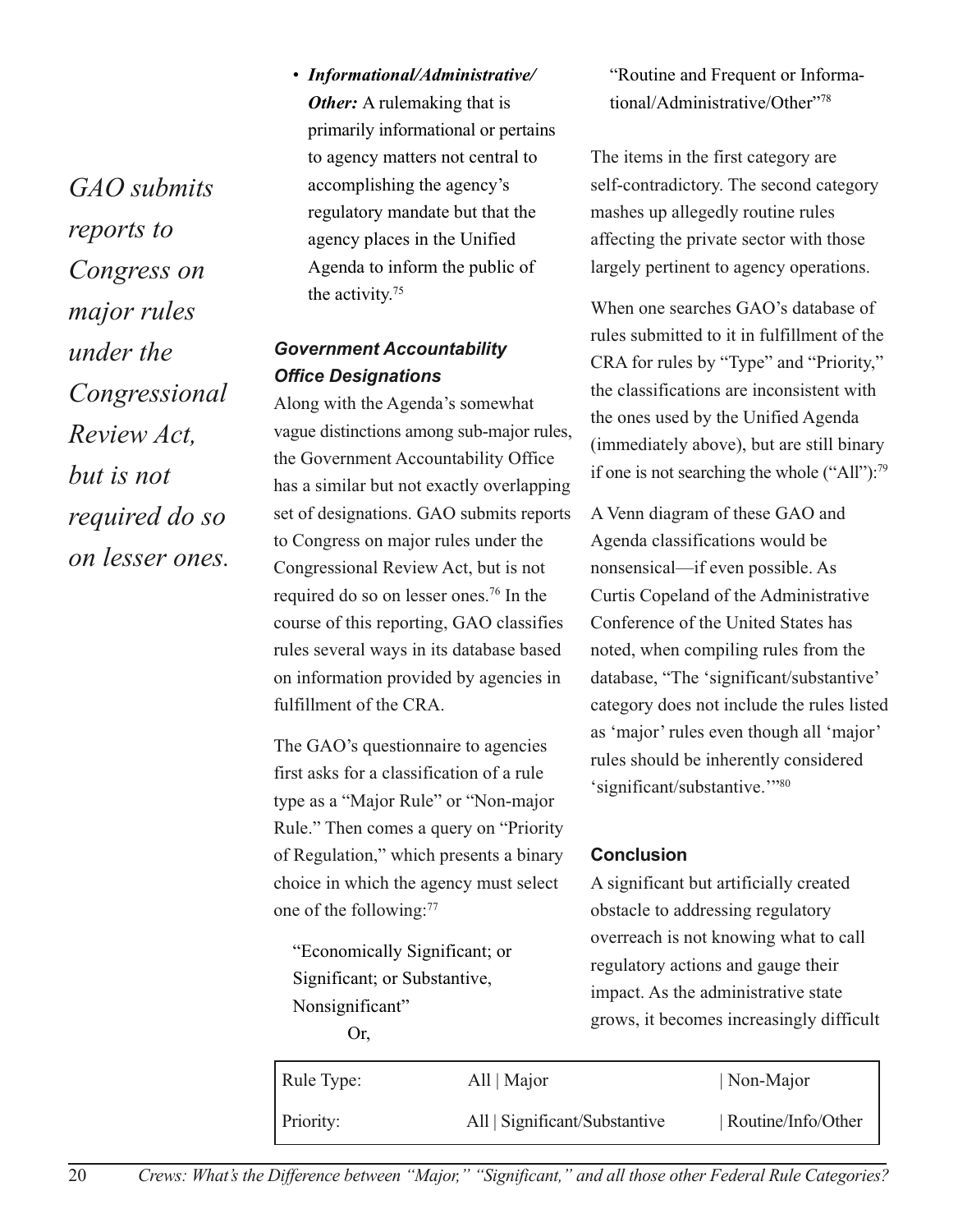to discern the consequences of the various kinds of significant and major rules—as well as of the myriad seemingly minor rules. Worse, there are various loopholes for agencies to evade scrutiny, such as by classifying rules as coming in below the "significant" cost estimate threshold or deeming them to be "guidance" not subject to notice and comment. Agencies, quite simply, may declare rules that are in fact significant not to be such. And given the structure of the Administrative Procedure Act, even an action to get rid of a rule qualifies as a "rule."

Fortunately, interest in regulatory review is longstanding and at times bipartisan. Examples include the creation of the Administrative Conference in 1964, 81 concern about excess regulation from Presidents Richard Nixon, Gerald Ford, and Jimmy Carter, who signed the Regulatory Flexibility Act and Paperwork Reduction Act and was open to the idea of a regulatory budget $82$ —all the way up to the 1996 Congressional Review and today's Senate version of the Congressional Accountability Act.

To streamline nomenclature, it may be helpful to break down regulations by categories such as paperwork, economic, social, safety, environmental, and to deal separately with those addressing agency internal operations.

Reporting on rules, especially on the major ones, could be refined by deciding between the terms "significant" or "major" to create more uniformity, by greatly expanding disclosure of guidance, and by subjecting guidance to reforms that treat it like ordinary rules. The streamlined categories could be given greater clarity by assigning cost estimate tiers to rules—such as for example, those with estimated annual costs above \$50 million and below \$100 million, above \$100 million and below  $$150$  million, and so on. $83$ 

Eliminating some of the guidance review exemptions found in the Office of Management and Budget's Good Guidance Practices memo (and in Trump's guidelines) would be helpful. Those exemptions are fatal, because any regulatory reform that reins in the number of new rules will lead to more guidance being issued instead. The nomenclature should also better capture initiatives that are deregulatory, since these are still considered "rules."

The Administrative Procedure Act's notice-and-comment requirement provides some limited scrutiny, but it is insufficient for reining in the proliferation of rules, let alone agency guidance proclamations that implement policy by bureaucratic fiat.84 As the Table on page 10 shows, the Unified Agenda, OMB cost-benefit reporting to Congress, and GAO database reporting could use harmonization in any regulatory reform measures that gain traction.

*Interest in regulatory review is longstanding and at times bipartisan.*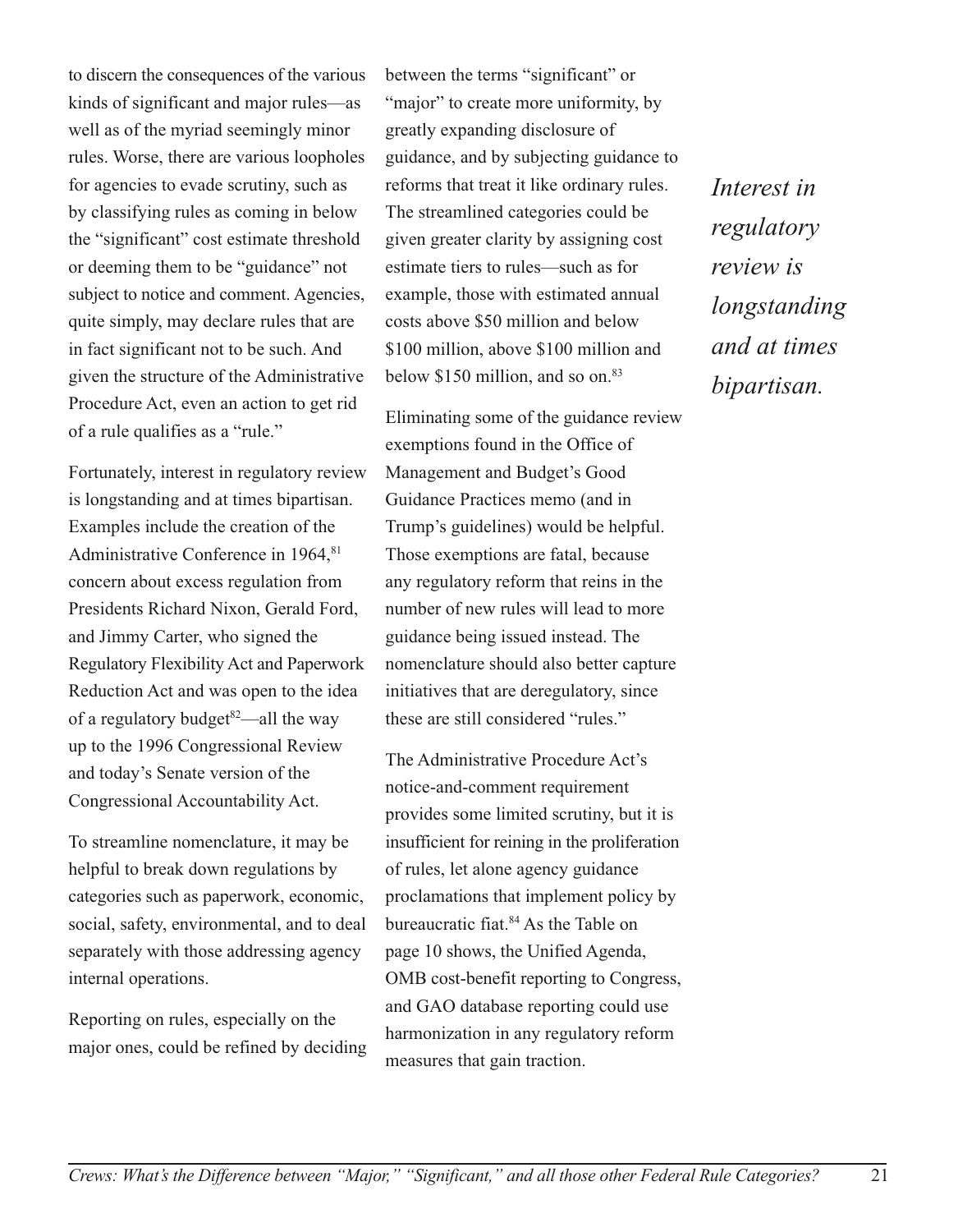### **NOTES**

- 1 Clyde Wayne Crews, Jr., *Ten Thousand Commandments 2017*: An Annual Survey of the Federal Regulatory State, Competitive Enterprise Institute, May 2017, p. 3, https://cei.org/10kc2017.
- 2 Administrative Procedure Act, P.L. 79-404, https://www.justice.gov/sites/default/files/jmd/legacy/2014/05/01/act-pl79-404.pdf, or http://www.legisworks.org/congress/79/publaw-404.pdf.
- 3 Crews, "You Won't Believe All the Ways Federal Agencies Issue Rules," Competitive Enterprise Institute Blog, September 23, 2015, https://cei.org/blog/you-wont-believe-all-ways-federal-agencies-issue-rules.
- 4 Administrative Procedure Act, P.L. 79-404, https://www.justice.gov/sites/default/files/jmd/legacy/2014/05/01/act-pl79-404.pdf, or http://www.legisworks.org/congress/79/publaw-404.pdf.
- 5 5 U.S. Code §553, https://www.law.cornell.edu/uscode/text/5/553.
- 6 Ibid.
- 7 Regulatory Flexibility Act, Public Law 96-354, https://www.gpo.gov/fdsys/pkg/STATUTE-94/pdf/STATUTE-94-Pg1164.pdf.
- 8 Paperwork Reduction Act of 1980, Public Law 96-511, https://www.govtrack.us/congress/bills/96/hr6410/text.
- 9 Executive Order No. 12291, "Federal Regulation," February 17, 1981, http://www.archives.gov/federal-register/codification/executive-order/12291.html.
- 10 E.O. 12291, for example, states: "'Agency' means any authority of the United States that is an 'agency' under 44 U.S.C. 3502(1), excluding those agencies specified in 44 U.S.C. 3502(10)."
- 11 Executive Order No. 12866, "Regulatory Planning and Review," September 30, 1993, http://www.archives.gov/federal-register/executive-orders/pdf/12866.pdf, or https://www.reginfo.gov/public/jsp/Utilities/EO\_12866.pdf
- 12 E.O. 12291, Sec. 2(b): "Regulatory action shall not be undertaken unless the potential benefits to society for the regulation outweigh the potential costs to society."
- 13 E.O. 12866, "Regulatory Planning and Review, September 30, 1993, Sec. 1(b)(6): "Each agency shall assess both the costs and the benefits of the intended regulation and, recognizing that some costs and benefits are difficult to quantify, propose or adopt a regulation only upon a reasoned determination that the benefits of the intended regulation justify its costs."
- 14 Executive Order 12866, "Regulatory Planning and Review," September 30, 1993, http://www.archives.gov/federal-register/executive-orders/pdf/12866.pdf, or https://www.reginfo.gov/public/jsp/Utilities/EO\_12866.pdf.
- 15 Unfunded Mandates Reform Act of 1995, Public Law 104–4, https://www.gpo.gov/fdsys/pkg/PLAW-104publ4/pdf/PLAW-104publ4.pdf.
- 16 Testimony of Denise M. Fantone, United States Government Accountability Office, "Federal Mandates: Few Rules Trigger Unfunded Mandates Reform Act," February 15, 2011, http://www.gao.gov/assets/130/125488.pdf.
- 17 U.S. Government Accountability Office, "Federal Rulemaking: Agencies Could Take Additional Steps to Respond to Public Comments," GAO-13-21, December 2012, http://www.gao.gov/assets/660/651052.pdf.
- 18 Maeve P. Carey, "Cost-Benefit and Other Analysis Requirements in the Rulemaking Process," Congressional Research Service, December 9, 2014, https://fas.org/sgp/crs/misc/R41974.pdf.
- 19 Congressional Review Act of 1996, https://www.gpo.gov/fdsys/pkg/PLAW-104publ121/html/PLAW-104publ121.htm.
- 20 Richard S. Beth, "Disapproval of Regulations by Congress: Procedure under the Congressional Review Act," Congressional Research Service Report RL31160, October 10, 2001, http://www.au.af.mil/au/awc/awcgate/crs/rl31160.pdf.
- 21 Curtis W. Copeland, "Congressional Review Act: Many Recent Final Rules Were Not Submitted to GAO and Congress," Administrative Conference of the United States, July 15, 2014,
- https://www.acus.gov/sites/default/files/documents/CRA%2520Report%25200725%2520%25282%2529.pdf.
- 22 Center for Effective Government, Regulatory Right-to-Know Act, http://www.foreffectivegov.org/node/3323.
- 23 Regulatory Right-to-Know Act, 106th Congress (1999-2000), https://www.congress.gov/bill/106th-congress/house-bill/1074/text.
- 24 The reports are achived at https://obamawhitehouse.archives.gov/omb/inforeg\_regpol\_reports\_congress/.
- 25 Executive Order 13422, "Further Amendment to Executive Order 12866 on Regulatory Planning and Review," January 18, 2007, http://www.gpo.gov/fdsys/pkg/FR-2007-01-23/pdf/07-293.pdf.
- 26 Rob Portman, Office of Management and Budget, "Issuance of OMB's "Final Bulletin for Agency Good Guidance Practices," Memorandum for the Heads of Executive Departments and Agencies, January 18, 2007, https://www.dol.gov/sites/default/files/ebsa/laws-and-regulations/laws/executive-orders/m07-07.pdf. Also at "Final Bulletin for Agency Good Guidance Practices," Federal Register, Vol. 72, No. 16, January 25, 2007, pp. 3432-3440, http://www.justice.gov/sites/default/files/ust/legacy/2011/07/13/OMB\_Bulletin.pdf.
- 27 Crews, "Mapping Washington's Lawlessness: An Inventory of Regulatory Dark Matter 2017 Edition," *Issue Analysis* 2017 No. 4, Competitive Enteprise Institute, March 2017, https://cei.org/content/mapping-washington%E2%80%99s-lawlessness-2017.
- 28 Peter R. Orszag, Guidance for Regulatory Review," Memorandum for the Heads and Acting Heads of Executive Departments and Agencies, Office of Management and Budget, March 4, 2009,

https://www.whitehouse.gov/sites/default/files/omb/assets/memoranda\_fy2009/m09-13.pdf.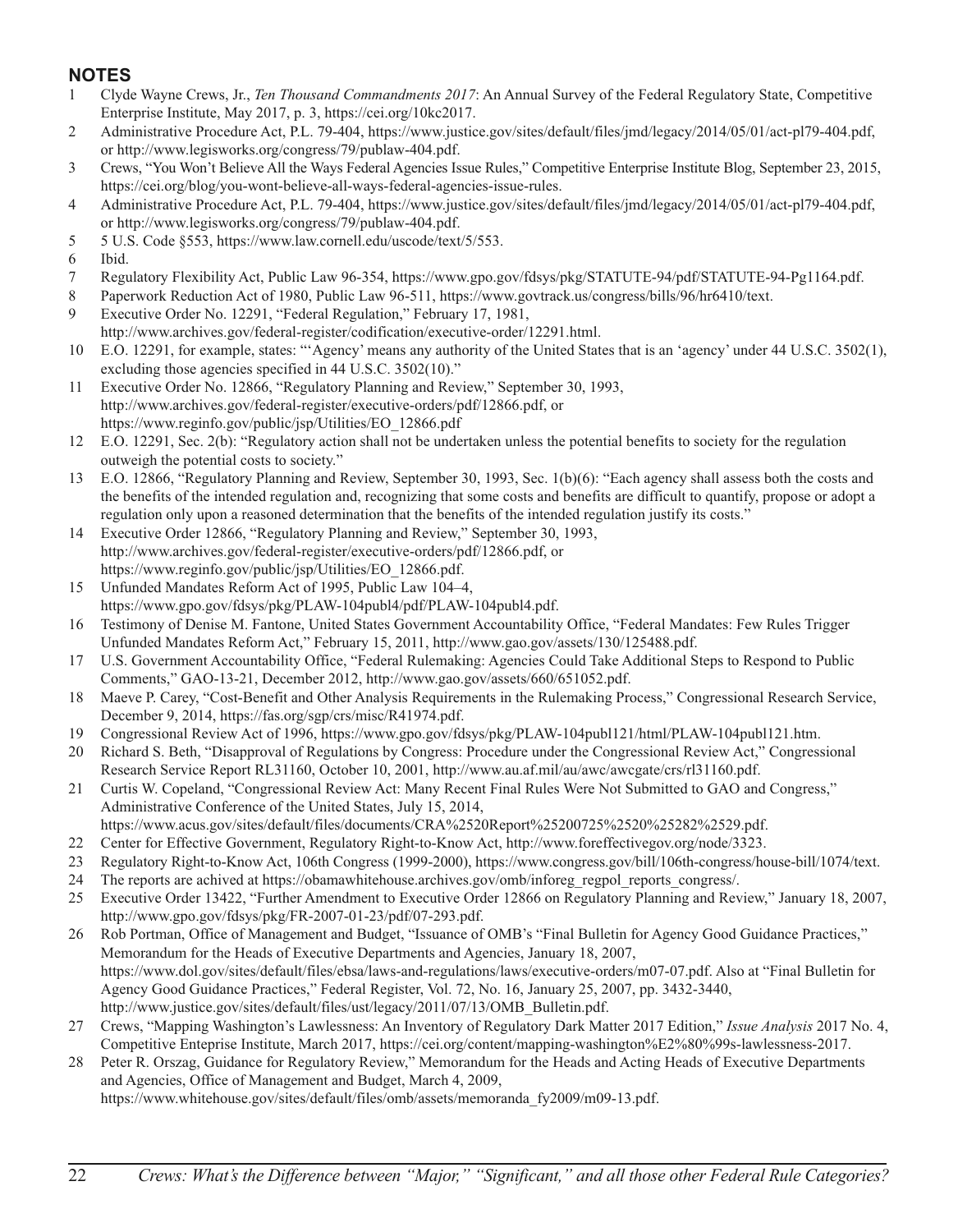- 29 *Federal Register*, Vol. 76, No. 14, January 21, 2011.
- 30 "President Obama's State of the Union Address," (Transcript), *New York Times*, January 24, 2012, http://www.nytimes.com/2012/01/25/us/politics/state-of-the-union-2012-transcript.html.
- 31 Executive Order 13579, "Regulation and Independent Regulatory Agencies," *Federal Register*, Vol. 76, No. 135 (July 14, 2011), https://www.gpo.gov/fdsys/pkg/FR-2011-07-14/html/2011-17953.htm, or https://obamawhitehouse.archives.gov/the-press-office/2011/07/11/executive-order-13579-regulation-and-independent-regulatoryagencies.
- 32 Executive Order 13610, "Identifying and Reducing Regulatory Burdens," May 10, 2012, https://www.gpo.gov/fdsys/pkg/CFR-2013-title3-vol1/pdf/CFR-2013-title3-vol1-eo13610.pdf, or https://obamawhitehouse.archives.gov/the-press-office/2012/05/10/executive-order-identifying-and-reducing-regulatory-burdens.
- 33 This memorandum took the additional step of incorporating agency "guidance documents." White House, Office of the Press Secretary, "Memorandum for the Heads of Executive Departments and Agencies from Reince Priebus, Assistant to the President and Chief of Staff, Regulatory Freeze Pending Review," January 20, 2017, https://www.whitehouse.gov/the-press-office/2017/01/20/memorandum-heads-executive-departments-and-agencies.
- 34 Fred Barbash, "Trump's Team has Detected the 'Dark Matter' of Government Regulation, Meaning You Ain't Seen Nothing Yet," *Washington Post*, February 1, 2017, https://www.washingtonpost.com/news/morning-mix/wp/2017/02/01/trumps-team-has-detected-the-dark-matter-of-government-

regulation-meaning-you-aint-see-nothing-yet/?utm\_term=.9100a28e0e61. 35 "Reducing Regulation and Controlling Regulatory Costs," January 30, 2017,

- https://www.whitehouse.gov/the-press-office/2017/01/30/presidential-executive-order-reducing-regulation-and-controlling, or https://www.gpo.gov/fdsys/pkg/FR-2017-02-03/pdf/2017-02451.pdf.
- 36 White House, Office of the Press Secretary, "Enforcing the Regulatory Reform Agenda," February 24, 2017. https://www.whitehouse.gov/the-press-office/2017/02/24/presidential-executive-order-enforcing-regulatory-reform-agenda, or https://www.gpo.gov/fdsys/pkg/FR-2017-03-01/pdf/2017-04107.pdf. Therealso had been versions of such entities in the Reagan and Clinton executive orders as well.
- 37 The White House, Memorandum: Interim Guidance Implementing Section 2 of the Executive Order of January 30, 2017, Titled "Reducing Regulation and Controlling Regulatory Costs," February 2, 2017, https://www.whitehouse.gov/the-press-office/2017/02/02/interim-guidance-implementing-section-2-executive-order-january-30-2017. White House, Office of the Press Secretary, "Implementing Executive Order 13771, Titled "Reducing Regulation and Controlling Regulatory Costs," Memorandum for Regulatory Policy Officers at Executive Departments and Agencies and Managing and Executive Directors of Certain Agencies and Commissions, from Dominic J. Mancini, Acting Administrator, Office of Information and Regulatory Affairs, April 5, 2017,

https://www.whitehouse.gov/the-press-office/2017/04/05/memorandum-implementing-executive-order-13771-titled-reducing-regulation. 38 Regulatory Accountability Act of 2017,

- https://www.portman.senate.gov/public/index.cfm/files/serve?File\_id=55976E26-D5DB-4B44-838B-8598272B92A6.
- 39 5 U.S. Code, Section 551, https://www.law.cornell.edu/uscode/text/5/551.
- 40 Executive Order 12866, "Regulatory Planning and Review, September 30, 1993, http://www.archives.gov/federal-register/executive-orders/pdf/12866.pdf or https://www.reginfo.gov/public/jsp/Utilities/EO\_12866.pdf.
- 41 Paul R. Noe and John D. Graham, "Due Process and Management for Guidance Documents: Good Governance Long Overdue," *Yale Journal on Regulation*, Vol. 25, Issue 1, pp. 103-112 (Winter 2008), http://digitalcommons.law.yale.edu/cgi/viewcontent.cgi?article=1252&context=yjreg.
- 42 5, U.S.C., Title 5, Section 601(2), https://www.law.cornell.edu/uscode/text/5/601.
- 43 Morton Rosenberg, "Whatever Happened to Congressional Review of Agency Rulemaking? A Brief Overview, Assessment, and Proposal for Reform," *Administrative Law Review* (American Bar Association), Vol. 51, No. 4 (Fall 1999), pp. 1066-1067, http://www.jstor.org/stable/40710052.
- 44 Crews, "Mapping Washington's Lawlessness," 2017.
- 45 Executive Order No. 12291, "Federal Regulation," February 17, 1981, http://www.archives.gov/federal-register/codification/executive-order/12291.html.
- 46 Executive Order 12291, "Federal Regulation," Sec. 6(a)(1), https://www.archives.gov/federal-register/codification/executive-order/12291.html.
- 47 Regulatory Flexibility Act, Public Law 96-354, https://www.gpo.gov/fdsys/pkg/STATUTE-94/pdf/STATUTE-94-Pg1164.pdf.
- 48 5 U.S.C., Section 602, https://www.law.cornell.edu/uscode/text/5/602.
- 49 Executive Order No. 12291, "Federal Regulation," February 17, 1981, http://www.archives.gov/federal-register/codification/executive-order/12291.html.
- 50 Sec. 251, "Congressional Review of Agency Rulemaking," https://www.gpo.gov/fdsys/pkg/PLAW-104publ121/html/PLAW-104publ121.htm.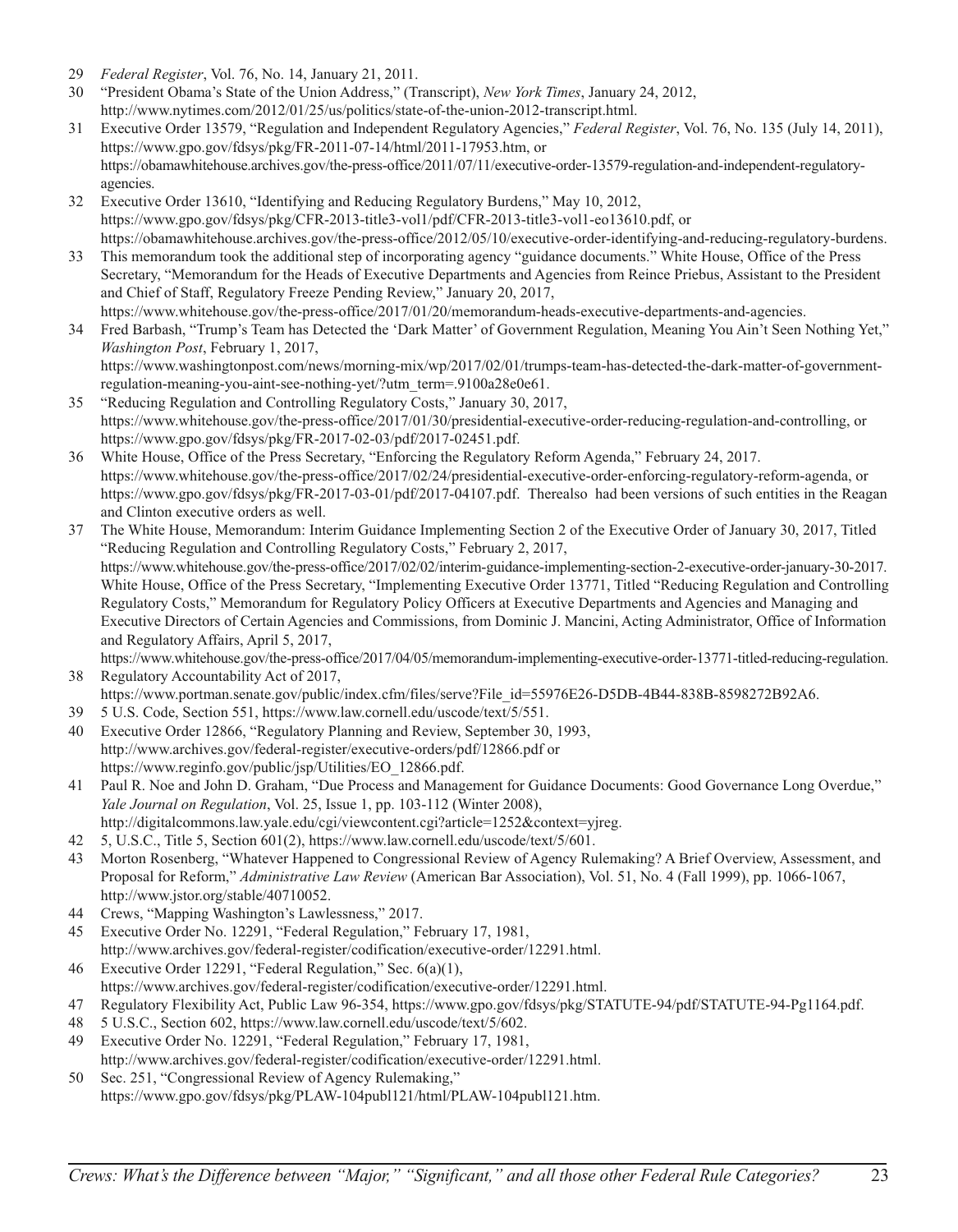- 51 Sec. 804(2)(c), https://www.gpo.gov/fdsys/pkg/PLAW-104publ121/html/PLAW-104publ121.htm.
- 52 Regulatory Right-to-Know Act, 31 U.S.C., Sec. 1105, http://www.foreffectivegov.org/sites/default/files/regs/library/rrtka.pdf.
- 53 U.S. Office of Management and Budget, Office of Information and Regulatory Affairs, *Draft 2016 Report to Congress on the Benefits and Costs of Federal Regulations and Unfunded Mandates on State, Local, and Tribal Entities*, December 23, 2016, p. 1. https://obamawhitehouse.archives.gov/sites/default/files/omb/assets/legislative\_reports/draft\_2016\_cost\_benefit\_report 12\_14\_2016\_2.pdf .
- 54 Office of Senator Rob Portman, "Portman, Heitkamp Introduce the Bipartisan Senate Regulatory Accountability Act," news release, April 26, 2017, https://www.portman.senate.gov/public/index.cfm/press-releases?ID=8AF7F04B-E0EC-4D45-84F9-9BF57D48050C.
- 55 Office of Senator Rob Portman, "Regulatory Accountability Act of 2017, Key Differences between the Senate RAA and H.R. 5," Fact Sheet, accessed August 15, 2017,
- https://www.portman.senate.gov/public/index.cfm/files/serve?File\_id=EA0D03A3-A6FF-41D4-8020-36F4CA139B73. 56 Regulatory Accountability Act of 2017, 115th Congress, 1st Session,
- https://www.portman.senate.gov/public/index.cfm/files/serve?File\_id=55976E26-D5DB-4B44-838B-8598272B92A6. 57 Executive Order 12866, "Regulatory Planning and Review, September 30, 1993, Sec. 3(f),
- http://www.archives.gov/federal-register/executive-orders/pdf/12866.pdf, or https://www.reginfo.gov/public/jsp/Utilities/EO\_12866.pdf.
- 58 Ibid.
- 59 Ibid.
- 60 OMB, Report to Congress, 2016, p. 7.
- 61 Ibid., p. 1.
- 62 Introduction to the Unified Agenda of Federal Regulatory and Deregulatory Actions, accessed August 15, 2017, https://www.reginfo.gov/public/jsp/eAgenda/StaticContent/201610/Preamble\_8888.html
- 63 Office of Information and Regulatory Affairs, Reginfo.gov FAQ, Regulations and the Rulemaking Process, accessed August 15, 2017, https://www.reginfo.gov/public/jsp/Utilities/faq.jsp.
- 64 OMB Circular A-4, September 17, 2003, https://obamawhitehouse.archives.gov/omb/circulars\_a004\_a-4/.
- 65 Executive Order 13422, "Further Amendment to Executive Order 12866 on Regulatory Planning and Review," January 18, 2007, http://www.presidency.ucsb.edu/ws/?pid=24456.
- 66 Formal rulemaking provisions of 5 U.S.C. 556, 557.
- 67 Significant guidance is defined in OMB 2007, p. 7.
- 68 Memorandum for the Heads of Executive Departments and Agencies, Issuance of OMB's "Final Bulletin for Agency Good Guidance Practices. January 18, 2007, https://www.justice.gov/sites/default/files/ust/legacy/2011/07/13/OMB\_Bulletin.pdf, or https://www.dol.gov/sites/default/files/ebsa/laws-and-regulations/laws/executive-orders/m07-07.pdf.
- 69 Ibid.
- 70 Ibid., p. 9.
- 71 White House, Office of the Press Secretary, "Memorandum: Implementing Executive Order 13771, Titled 'Reducing Regulation and Controlling Regulatory Costs,'" April 5, 2017,

https://www.whitehouse.gov/the-press-office/2017/04/05/memorandum-implementing-executive-order-13771-titled-reducingregulation.

- 72 Nathan Cortez, "Adverse Publicity by Administrative Agencies in the Internet Era," *BYU Law Review*, Vol. 2011, Issue 5, Article 2 (December 1, 2011), http://digitalcommons.law.byu.edu/cgi/viewcontent.cgi?article=2832&context=lawreview.
- 73 White House, Office of the Press Secretary, "Implementing Executive Order 13771, Titled "Reducing Regulation and Controlling Regulatory Costs," Memorandum for Regulatory Policy Officers at Executive Departments and Agencies and Managing and Executive Directors of Certain Agencies and Commissions, from Dominic J. Mancini, Acting Administrator, Office of Information and Regulatory Affairs, April 5, 2017,

https://www.whitehouse.gov/the-press-office/2017/04/05/memorandum-implementing-executive-order-13771-titled-reducingregulation.

- 74 The Agenda notes whether or not a rule is "'major' under 5 U.S.C. 801 (Pub. L. 104-121) because it has resulted or is likely to result in an annual effect on the economy of \$100 million or more or meets other criteria specified in that Act. The Act provides that the Administrator of the Office of Information and Regulatory Affairs will make the final determination as to whether a rule is major.
- 75 Introduction to the Unified Agenda of Federal Regulatory and Deregulatory Actions, accessed August 30, 2017, https://www.reginfo.gov/public/jsp/eAgenda/StaticContent/201610/Preamble\_8888.html.
- 76 Government Accountability Office, Congressional Review Act FAQs, accessed August 30, 2017, https://www.gao.gov/legal/congressional-review-act/faq.
- 77 Submission of Federal Rules Under the Congressional Review Act, Government Accountability Office, accessed August 30, 2017,. http://www.gao.gov/decisions/majrule/fedrule2.pdf.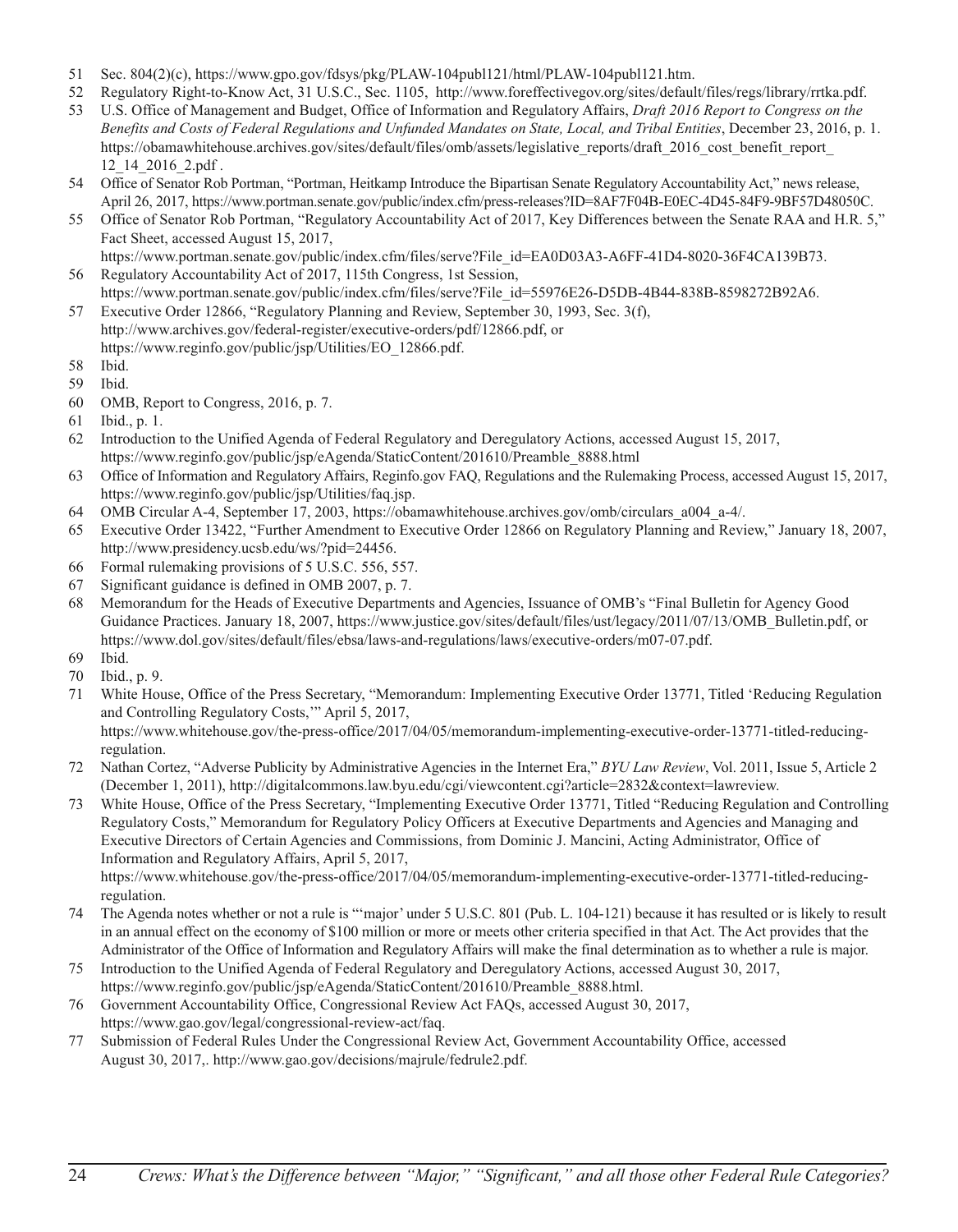- 78 U.S. Government Accountability Office, Questionnaire: Submission of Federal Rules Under the Congressional Review Act, accessed August 30, 2017, https://www.gao.gov/decisions/majrule/fedrule2.pdf.
- 79 Government Accountability Office, Congessional Review Act Overview page, with Database, accessed August 30, 2017, https://www.gao.gov/legal/congressional-review-act/overview.
- 80 Curtis W. Copeland, "Congressional Review Act: Many Recent Final Rules Were Not Submitted to GAO and Congress," White Paper, July 15, 2014. p. 53, https://www.eenews.net/assets/2017/02/22/document\_pm\_01.pdf.
- 81 Administrative Conference of the United States, Administrative Conference Act, https://www.acus.gov/publication/administrative-conference-act.
- 82 "[A]s more goals are pursued through rules and regulations mandating private outlays rather than through direct government expenditures, the Federal budget is an increasingly inadequate measure of the resources directed by government toward social ends." Council of Economic Advisers, *Economic Report of the President*, Executive Office of the President, January 1980, p. 125, http://www.presidency.ucsb.edu/economic\_reports/1980.pdf.
- 83 See the recommendations in Crews, *Ten Thousand Commandments 2017*, pp. 54-55.
- 84 See the recommendations in Crews, "Mapping Washington's Lawlessness," 2017.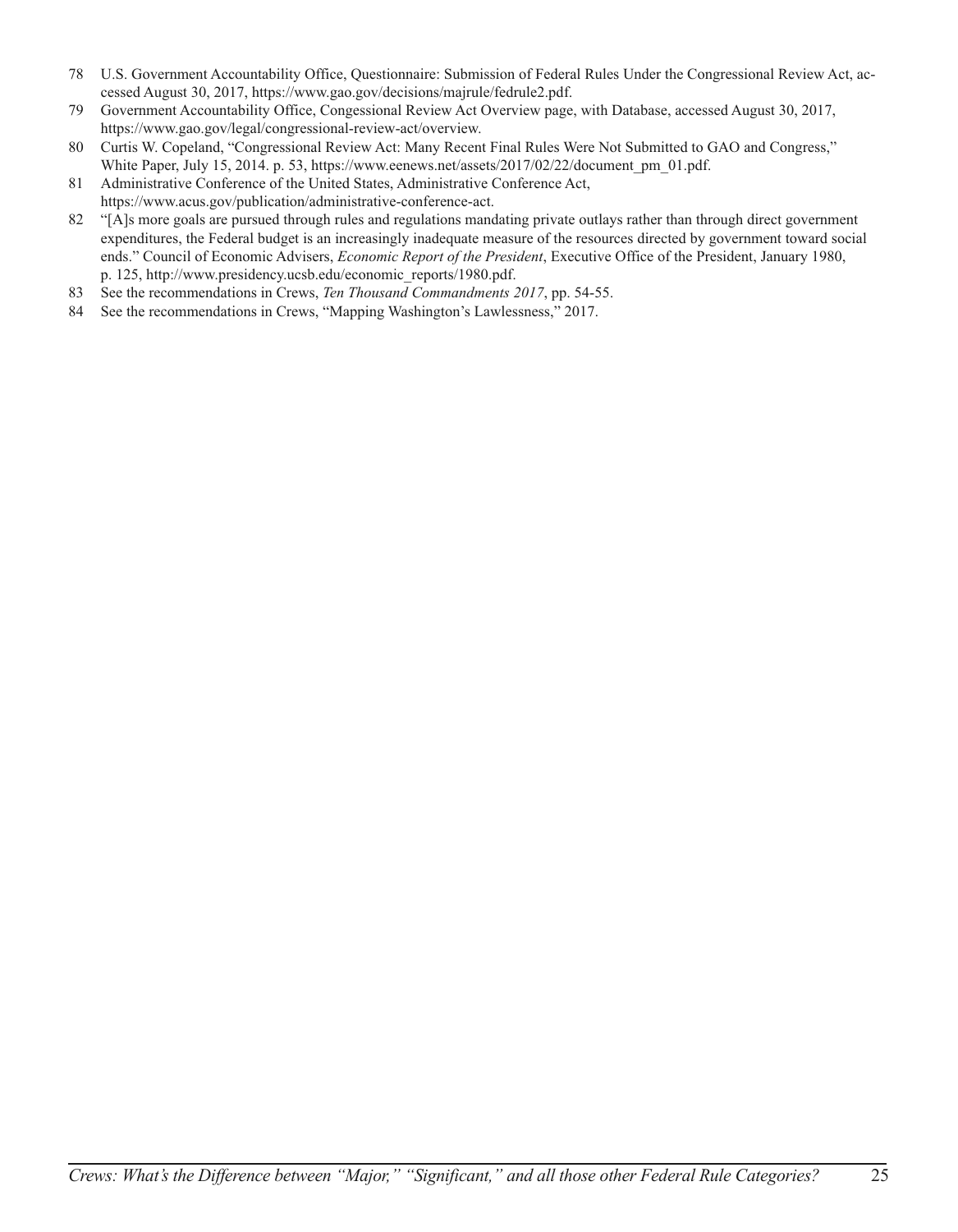### **About the Author**

Wayne Crews is Vice President for Policy at the Competitive Enterprise Institute (CEI). He is widely published and a contributor at Forbes.com. A frequent speaker, he has appeared at venues including the DVD Awards Showcase in Hollywood, European Commission–sponsored conferences, the National Academies, the Spanish Ministry of Justice, and the Future of Music Policy Summit. He has testified before Congress on various policy issues. Crews has been cited in dozens of law reviews and journals. His work spans regulatory reform, antitrust and competition policy, safety and environmental issues, and various information-age policy concerns.

Alongside numerous studies and articles, Crews is co-editor of the books, *Who Rules the Net? Internet Governance and Jurisdiction*, and *Copy Fights: The Future of Intellectual Property in the Information Age*. He is co-author of *What's Yours Is Mine: Open Access and the Rise of Infrastructure Socialism*, and a contributing author to other books. He has written in the *Wall Street Journal*, *Chicago Tribune*, *Communications Lawyer*, *International Herald Tribune*, and other publications. He has appeared on Fox News, CNN, ABC, CNBC, and the PBS News Hour. His policy proposals have been featured prominently in the *Washington Post*, *Forbes*, and *Investor's Business Daily*.

Before coming to CEI, Crews was a scholar at the Cato Institute. Earlier, he was a legislative aide in the U.S. Senate, an economist at Citizens for a Sound Economy and the Food and Drug Administration, and a fellow at the Center for the Study of Public Choice at George Mason University. He holds a Master's of Business Administration from the College of William and Mary and a Bachelor's of Science from Lander College in Greenwood, South Carolina. While at Lander, he was a candidate for the South Carolina state senate.

A dad of five, he can still do a handstand on a skateboard and enjoys custom motorcycles.